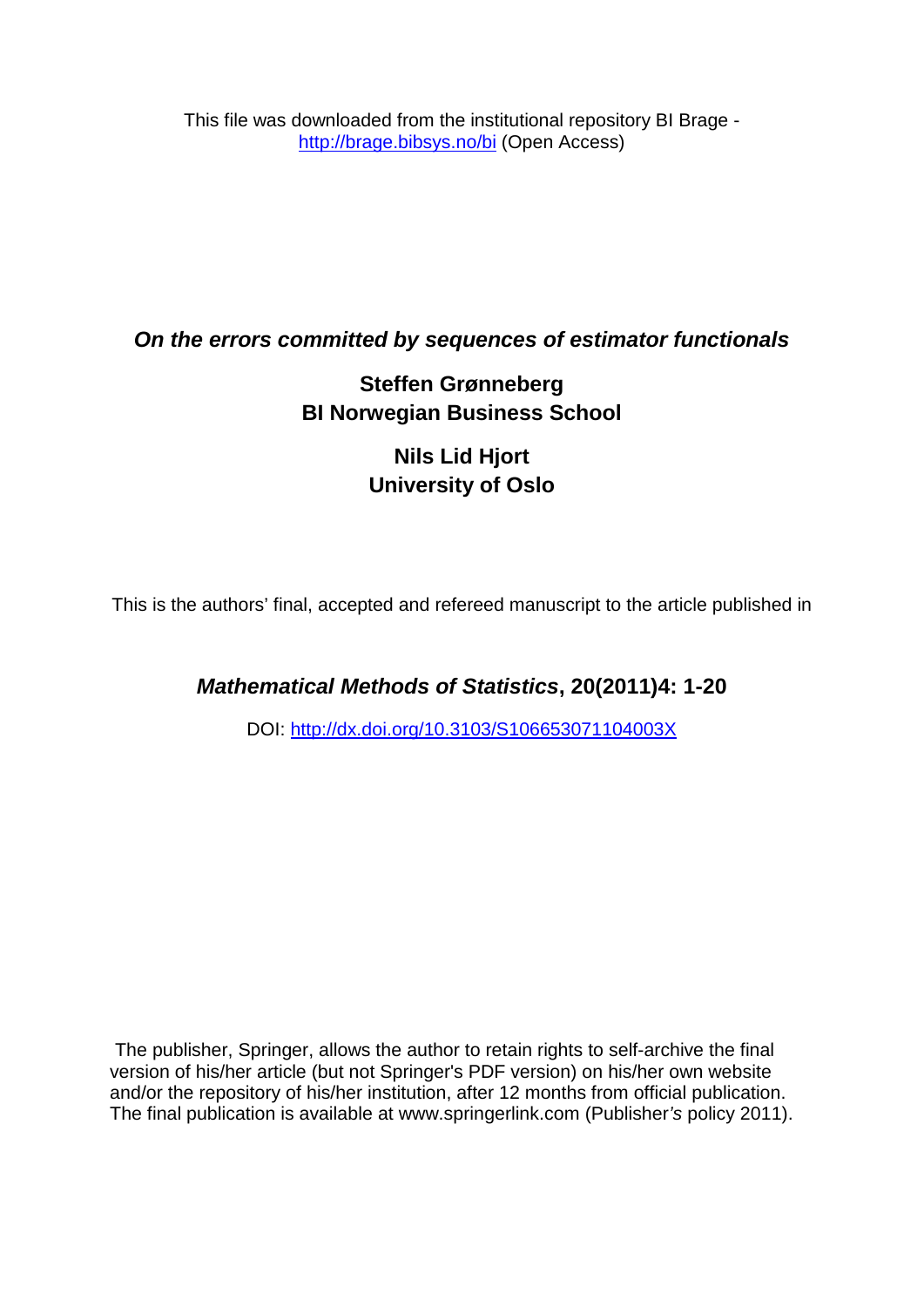### ON THE ERRORS COMMITTED BY SEQUENCES OF ESTIMATOR FUNCTIONALS

#### STEFFEN GRØNNEBERG AND NILS LID HJORT

ABSTRACT. Consider a sequence of estimators  $\hat{\theta}_n$  which converges almost surely to  $\theta_0$  as the sample size n tends to infinity. Under weak smoothness conditions, we identify the asymptotic limit of the last time  $\hat{\theta}_n$  is further than  $\varepsilon$  away from  $\theta_0$  when  $\varepsilon \to 0^+$ . These limits lead to the construction of sequentially fixed width confidence regions for which we find analytic approximations. The smoothness conditions we impose is that  $\hat{\theta}_n$  is to be close to a Hadamard-differentiable functional of the empirical distribution, an assumption valid for a large class of widely used statistical estimators. Similar results were derived in Hjort and Fenstad (1992, Annals of Statistics) for the case of Euclidean parameter spaces; part of the present contribution is to lift these results to situations involving parameter functionals. The apparatus we develop is also used to derive appropriate limit distributions of other quantities related to the far tail of an almost surely convergent sequence of estimators, like the number of times the estimator is more than  $\varepsilon$  away from its target. We illustrate our results by giving a new sequential simultaneous confidence set for the cumulative hazard function based on the Nelson–Aalen estimator and investigate a problem in stochastic programming related to computational complexity.

#### 1. Introduction and summary

Let  $(\Omega, \mathcal{A}, P)$  be a probability space and  $P_n$  be the empirical distribution based on the first *n* observations from an infinite *iid* sample  $X_1, X_2, \ldots$  from *P* living on some space  $X$ . That is, let

$$
P_n := \frac{1}{n} \sum_{i=1}^n \delta_{X_i}
$$

be the seemingly naïve estimator of the distribution function  $P$  – which puts a point mass  $1/n$  on every observed value in X. Although  $P_n$  can never converge as a measure to P uniformly over the whole of  $\mathcal X$  unless P is discrete, one can measure closeness between  $P_n$  and P relative to a set of mappings F from X to R by perceiving  $P_n$  as an element of  $l^{\infty}(\mathcal{F})$  evaluated as

$$
P_n(f) := \int f \, dP_n = \frac{1}{n} \sum_{i=1}^n f(X_i).
$$

Key words and phrases. The last n, Hadamard-differentiable statistical functionals, Sequential confidence regions, Gaussian processes, the Nelson-Aalen estimator.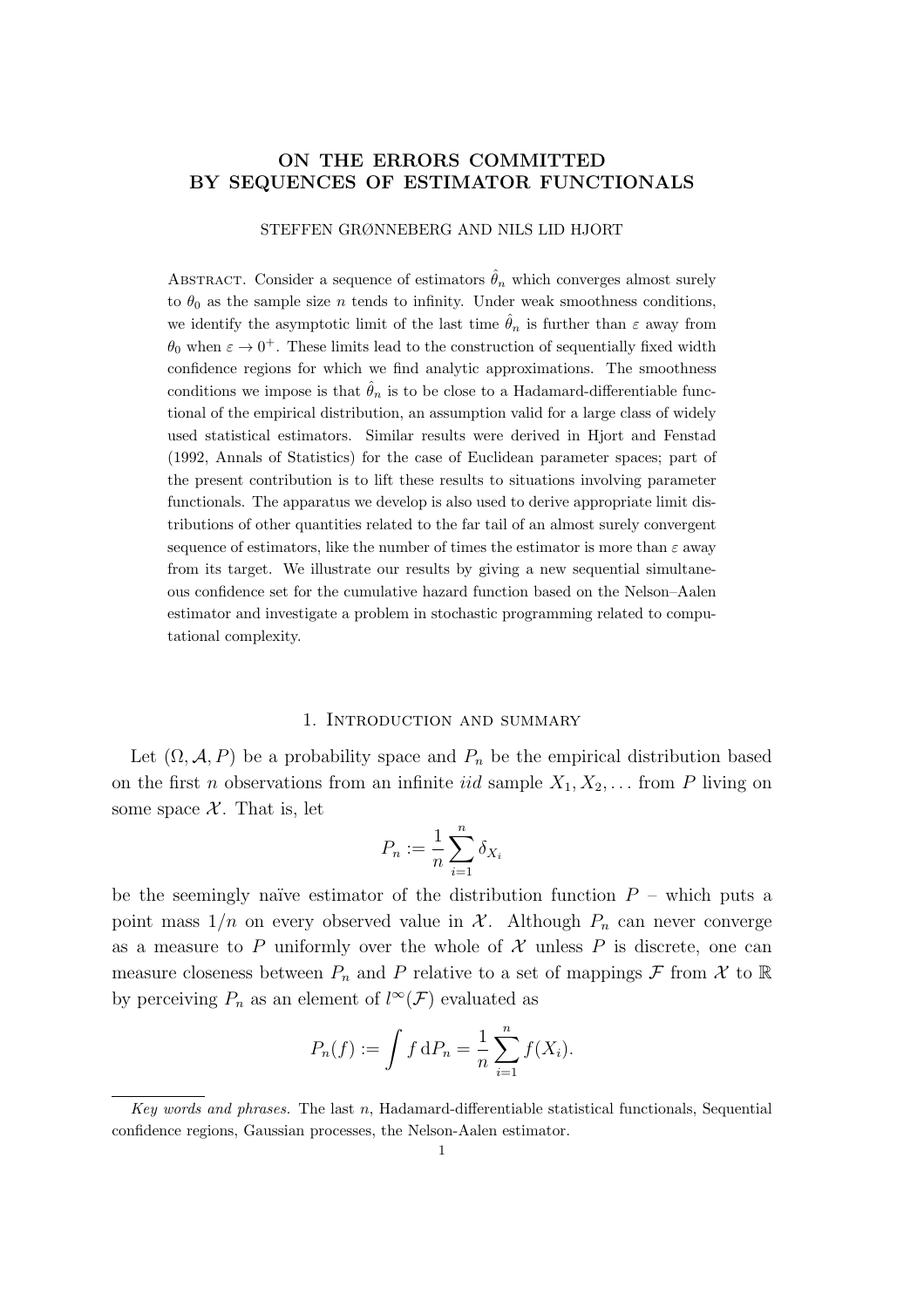Likewise, one perceives  $P$  as an element of  $l^{\infty}(\mathcal{F})$  evaluated as

$$
P(f) := \int f \, \mathrm{d}P = \mathbb{E}f(X),
$$

and ask how large can F be in order for  $P_n$  to be very close to P as  $n \to \infty$ .

A natural measure of closeness is the size of

(1) 
$$
||P_n - P||_{\mathcal{F}} := \sup_{f \in \mathcal{F}} |P_n(f) - P(f)|.
$$

As  $||P_n - P||$  may not be measurable, one can work with outer almost sure convergence and ask when

$$
P^*\left(\lim_{n\to\infty}||P_n-P||_{\mathcal{F}}=0\right)=1,
$$

defined in terms of the *outer measure*  $P^*(B) = \inf \{ P(A) : A \supset B, A \in \mathcal{A} \}$  for any  $A \subseteq \Omega$ . If this convergence takes place, F has the so-called Glivenko–Cantelli property. Characterizations of how large  $\mathcal F$  may be relative to the structure of  $P$  is dealt with in the now classical expositions of Dudley (1999) and van der Vaart & Wellner (1996).

Supposing that  $\mathcal F$  is Glivenko–Cantelli (that is, has the Glivenko–Cantelli property), it is natural to ask by which rate this convergence takes place. One way to approach this is to ask how rapidly a function  $r(n) \nearrow \infty$  may grow in order to keep the size of

$$
r(n)||P_n - P||_{\mathcal{F}}
$$

stable in some appropriate sense. This leads us to discover that under reasonable conditions on  $\mathcal{F}$ , the rate  $r(n) = \sqrt{n}$  gives

$$
\sqrt{n}||P_n - P||_{\mathcal{F}} = O_{P^*}(1).
$$

These developments are described in van der Vaart & Wellner (1996) and Dudley (1999), which gives conditions on  $\mathcal F$  to be a so-called Donsker class – that is, conditions for  $\sqrt{n}[P_n - P]$  to converge weakly in  $l^{\infty}(\mathcal{F})$  to a P-Brownian Bridge in the Hoffman-Jørgensen sense.

These two levels of accuracy are of fundamental importance in asymptotic statistics and are connected in non-trivial ways. The present investigation concerns one such connection. Talagrand (1987)'s deep study of the Glivenko–Cantelli property of  $\mathcal F$  shows (in his Theorem 22, see also Theorem 6.6.A of Dudley, 1999) that if  $\mathcal F$ is Glivenko-Cantelli and made up of P-integrable measurable functions, then

(2) 
$$
\tilde{\Omega} := \left\{ \omega \in \Omega : \lim_{n \to \infty} ||P_n - P||_{\mathcal{F}}(\omega) = 0 \right\}
$$

is measurable (even though  $||P_n - P||_{\mathcal{F}}$  need not be) and  $P(\hat{\Omega}) = 1$ . This implies that on all of  $\tilde{\Omega}$ , there exists a last time an error larger than any prescribed  $\varepsilon > 0$ is ever committed. Let

$$
N_{\varepsilon} = \sup\{n : ||P_n - P||_{\mathcal{F}} > \varepsilon\}
$$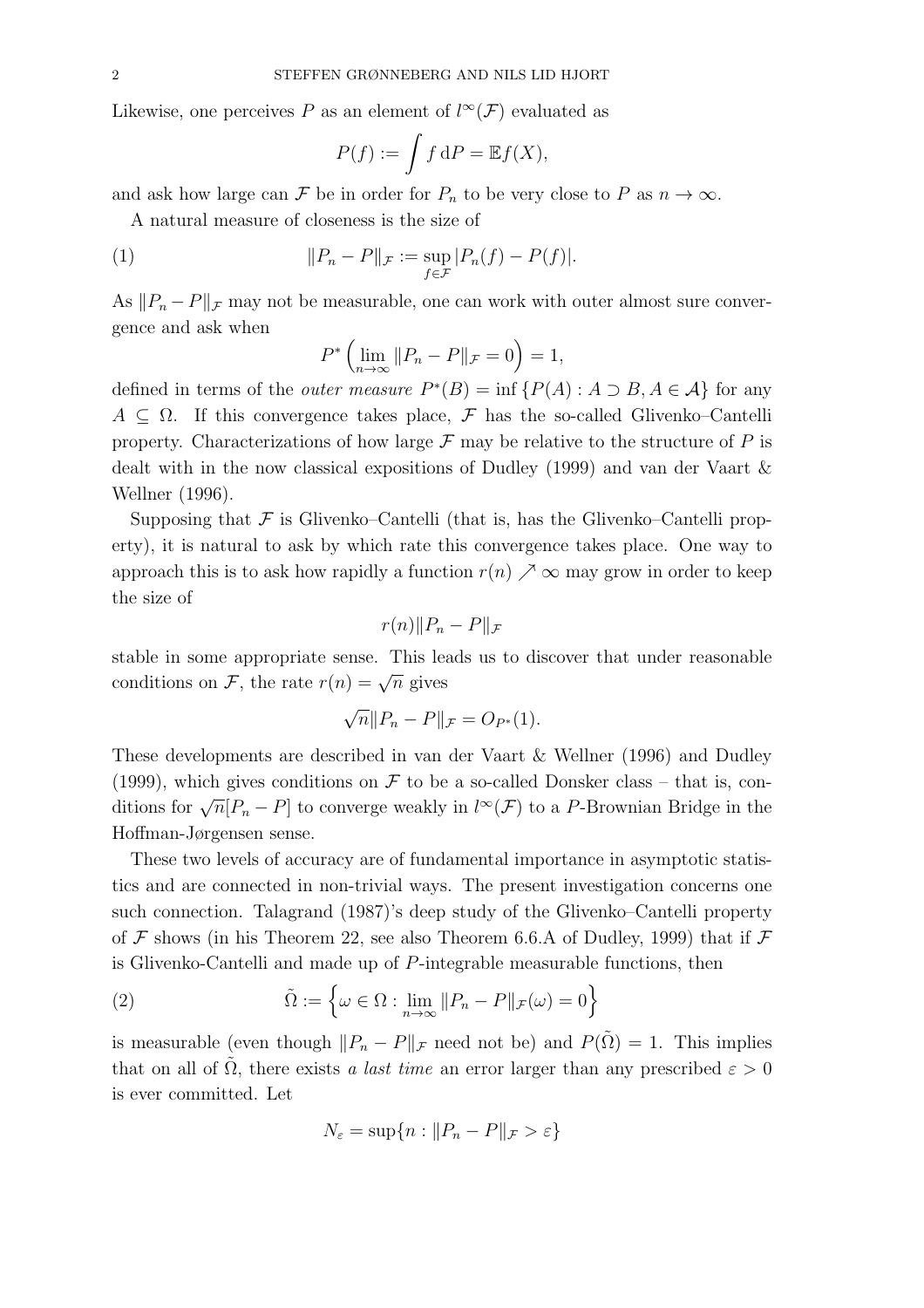be the last time an error larger than  $\varepsilon > 0$  is ever committed. Notice that by the definition of almost sure convergence,

$$
\{N_{\varepsilon} < \infty \text{ for each } \varepsilon > 0\} = \tilde{\Omega}.
$$

Hence,  $N_{\varepsilon}$  is finite with probability one even though  $N_{\varepsilon}$  may not be measurable. It natural to inquire into the size  $N_{\varepsilon}$ , and this question connects the two precision levels above in the following manner. Define  $m = [y/\varepsilon^2]$  and  $y_0 = \varepsilon^2[y/\varepsilon^2]$  so that (3)

$$
P(\varepsilon^2 N_{\varepsilon} > y) = P\left(\sup_{n \ge m} \|P_n - P\|_{\mathcal{F}} > \varepsilon\right) = P\left(\sup_{s \ge 1} \sqrt{m} \|P_{[ms]} - P\|_{\mathcal{F}} > \sqrt{y_0}\right).
$$

So if  $\sup_{s\geq 1} \sqrt{m} ||P_{[ms]} - P||_{\mathcal{F}}$  has a non-trivial weak limit, we can use this to find distributional approximations of  $N_{\varepsilon}$ . What is needed is that the partial sum process

(4) 
$$
\mathbb{X}_n := \sqrt{n}(P_{[ns]} - P)
$$

converges weakly on  $l^{\infty}([1,\infty) \times \mathcal{F})$  to some non-trivial variable X. This shows that

$$
\sup_{s\geq 1} \sqrt{m} ||P_{[ms]} - P||_{\mathcal{F}} = ||\mathbb{X}_n||_{[1,\infty]\times \mathcal{F}} \xrightarrow[n \to \infty]{\mathscr{W}} ||\mathbb{X}||_{[1,\infty]\times \mathcal{F}}
$$

by the continuous mapping theorem, which together with eq. (3) shows that

(5) 
$$
\varepsilon^2 N_{\varepsilon} \xrightarrow[\varepsilon \to 0^+]{\mathscr{W}}^* \to ||\mathbb{X}||^2_{[1,\infty] \times \mathcal{F}}.
$$

The class  $\mathcal F$  is called functional Donsker if the so-called sequential empirical process  $\mathbb{Z}_n(s, f) = s\mathbb{X}_m(s, f)$  converges weakly on  $[0, 1] \times \mathcal{F}$  to a mean zero Gaussian process  $\mathbb{Z}$  on  $(0, 1] \times \mathcal{F}$  with covariance structure

(6) Cov 
$$
(\mathbb{Z}(s, f), \mathbb{Z}(t, g)) = (s \wedge t) (Pfg - PfPg)
$$
,

called a Kiefer-Müller process. The set of functional Donsker classes and Donsker classes are in fact the same (see Chapter 12.2 of van der Vaart & Wellner, 1996), and the seemingly stronger statement of full  $l^{\infty}([1,\infty) \times \mathcal{F})$  convergence of  $\mathbb{X}_n$  to  $s^{-1}\mathbb{Z}_s$ actually follows when  $\mathcal F$  is functionally Donsker (Exercise 2.12.5 van der Vaart  $\&$ Wellner, 1996). Time reversal of the Kiefer-Müller process (exercise 2.12.4 van der Vaart & Wellner, 1996) implies that  $\mathbb{Z}(s, f) := \mathbb{X}_{1/s}(f)$  is a Kiefer-Müller process on  $(0, 1] \times \mathcal{F}$ . Hence,

$$
\varepsilon^2 N_{\varepsilon} \xrightarrow[n \to \infty]{\mathscr{W}} ||\mathbb{X}||_{[1,\infty] \times \mathcal{F}}^2 = ||\mathbb{Z}||_{(0,1] \times \mathcal{F}}^2
$$

for a Kiefer-Müller process  $\mathbb{Z}$  on  $l^{\infty}((0,1] \times \mathcal{F})$  as long as  $\mathcal F$  is Donsker. Thus, while the mere almost sure existence of  $N_{\varepsilon}$  is secured through the Glivenko–Cantelli property of  $\mathcal F$ , we get distributional approximations of  $N_{\varepsilon}$  from the Donsker property of F.

The above questions are natural for any statistical estimator, and not just for the empirical distribution function. For a sequence of estimators  $\{\hat{\theta}_n\}_{n=1}^{\infty}$  for which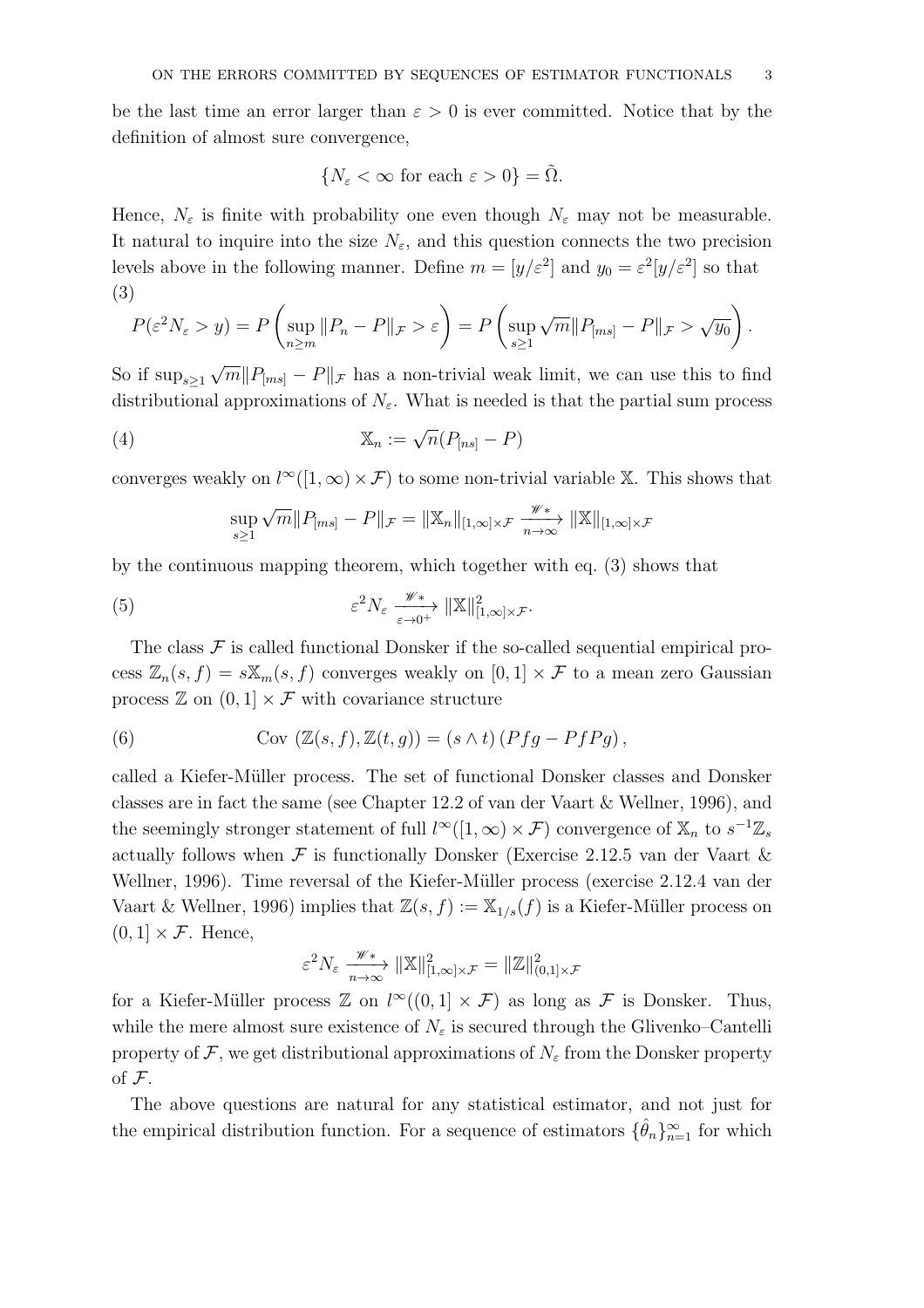$\hat{\theta}_n \xrightarrow[n \to \infty]{\text{a.s.}\ast} \theta$ , we can define

$$
N_{\varepsilon} = \sup\{n : \|\hat{\theta}_n - \theta\| > \varepsilon\}
$$

where  $\|\cdot\|$  is an appropriate norm. The present paper shows that the above connection between the Glivenko–Cantelli and Donsker properties of  $\mathcal F$  is transferred from the empirical distribution function  $P_n$  over  $\mathcal F$  to all estimators  $\hat \theta$  which are (in an appropriate sense) close to being so-called Hadamard-differentiable statistical functionals of  $P_n$  over  $\mathcal F$ . The class of Hadamard-differentiable statistical functionals includes a fair portion of statistical estimators in use – for example Z-estimators with classical regularity conditions.

The investigation of  $N_{\varepsilon}$  for various estimators has a long history in probability and statistics, and goes back at least to Bahadur (1967). A steady stream of papers has worked with the subject, and we mention Robbins et al. (1968), Kao (1978), Stute (1983) and Hjort & Fenstad (1992). The theory contained in the present paper generalizes these investigations and puts them in a general framework.

The perhaps most obvious motivation for studying  $N_{\varepsilon}$  is to identify the probabilistic aspects that influence its limit distribution as  $\varepsilon \to 0^+$ . We will see that for Hadamard-differentiable statistical functionals, only the Hadamard-differential and the choice of norm in defining  $N_{\varepsilon}$  matters, besides the factors influencing the limiting distribution of the last time an error larger than  $\varepsilon$  is committed by the empirical distribution function itself. This gives a fresh and statistically motivated interpretation of the Hadamard-differential as a measure of variance.

We note that practically all statistical estimators can in principle be studied by only focusing on the empirical distribution. That is, for practically every possible estimator  $\hat{\theta}_n$  taking values on some space E, we can find a class F and nonrandom mapping  $\phi_n : \mathbb{D}_n \subseteq l^{\infty}(\mathcal{F}) \mapsto \mathbb{E}$  so that

$$
\hat{\theta}_n = \phi_n(P_n(f))
$$

in which  $\phi_n(P_n(f))$  is  $\phi_n$  evaluated at the mapping  $f \mapsto P_n(f)$ . Clearly, the class of all estimators written as  $\phi_n(P_n(f))$  is far too vast for a unified study, and we need to impose some restrictions on  $\phi_n$ . Such a study was initiated in Hjort & Fenstad (1992) which identified the limit of  $\varepsilon^2 N_{\varepsilon}$  when  $\hat{\theta}_n = \bar{X}_n + R_n$  where  $\bar{X}_n = P_n(t)$ is an iid average and equal to the empirical distribution evaluated at the identity functional, and  $R_n$  is small in the sense that  $\sqrt{m} \sup_{n \ge m} |R_n| = o_P(1)$ . They also worked with estimators of the form  $\hat{\theta}_n = \phi(F_n)$  defined in terms of the classical empirical distribution function  $F_n$  and where  $\phi$  was assumed to be so-called locally Lipschitz differentiable – a rather strong functional differentiation concept which implies Hadamard-differentiability. Such estimators can be written as  $\phi(P_n(f))$ where f ranges over identity functions over  $(-\infty, t)$  for  $t \in \mathbb{R}$ .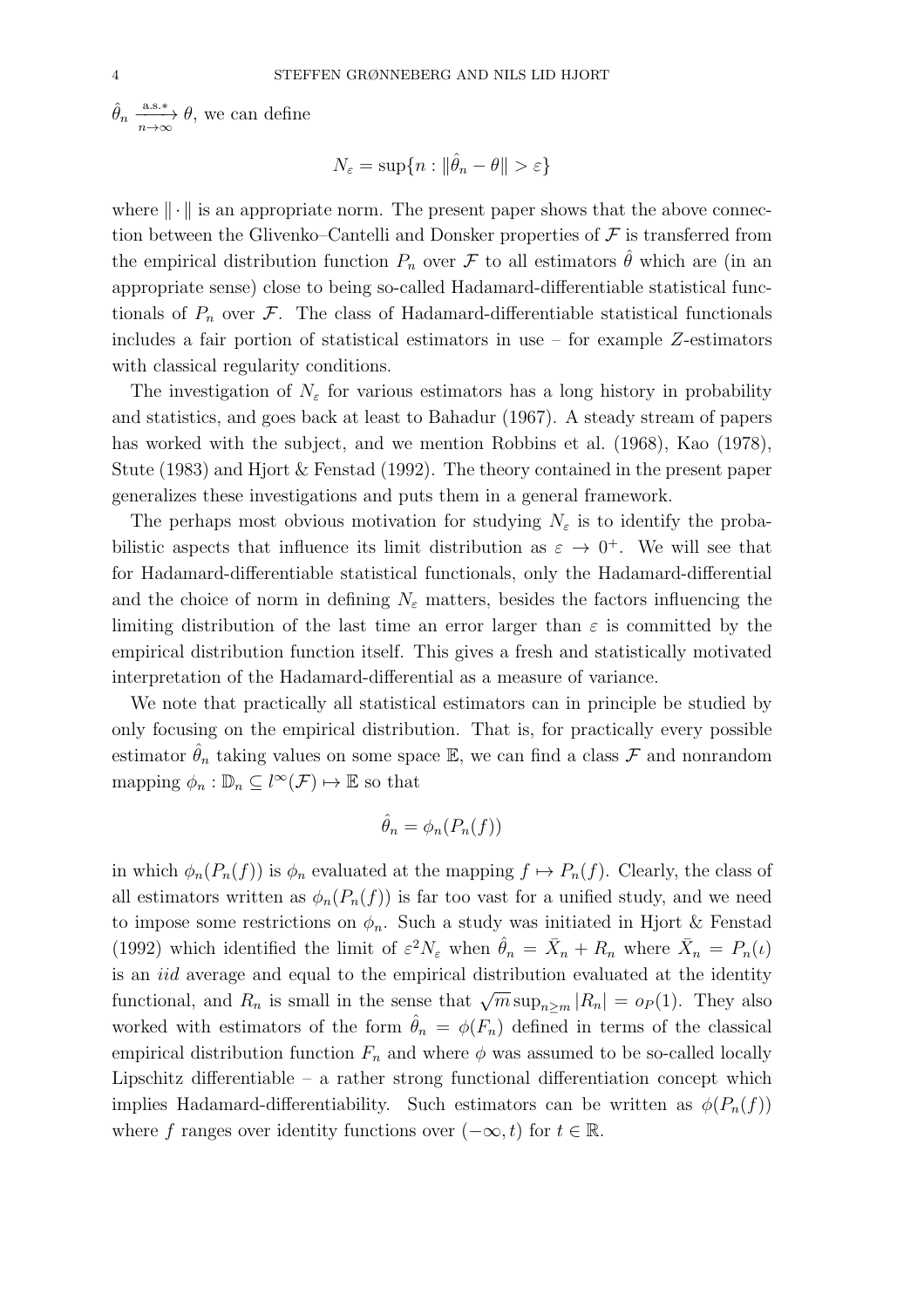This paper studies maps  $\phi_n = \phi$  which for a Donsker class F are Hadamarddifferentiable and estimators  $\hat{\theta}_n$  which are close to Hadamard-differentiable functionals in the sense that

$$
\hat{\theta}_n = \phi_n(P_n(f)) = \phi(P_n(f)) + R_n
$$

where again  $\sqrt{m} \sup_{n \ge m} |R_n| = o_{P^*}(1)$ . We then apply these limit theorems to provide new sequential fixed width confidence intervals for such estimators, and use tail approximations for Gaussian processes to provide approximations for the sizes involved in computing such confidence sets.

Hadamard-differentiability (henceforth H-differentiability) is a quite weak differentiability concept, which means that a very large class of statistical estimators can be written as H-differentiable statistical functionals of the empirical distribution. Examples include the Nelson–Aalen and Kaplan–Meier estimators, the empirical copula process and a large class of Z-estimators (see Section 3.9.4 of van der Vaart & Wellner, 1996). We say that a map  $\phi : \mathbb{D}_{\phi} \subset \mathbb{D} \mapsto \mathbb{E}$  defined on topological vector spaces  $\mathbb D$  and  $\mathbb E$  is H-differentiable tangentially to a set  $\mathbb D_0 \subseteq \mathbb D$  if there is a continuous linear map  $\dot{\phi}_{\theta} : \mathbb{D}_0 \mapsto \mathbb{E}$ , such that

(7) 
$$
\lim_{n \to \infty} \frac{\phi(\theta + t_n h_n) - \phi(\theta)}{t_n} = \dot{\phi}_{\theta}(h)
$$

for all converging sequences  $t_n \to 0$  and  $h_n \to h$  such that  $h \in \mathbb{D}_0$  and  $\theta + t_n h_n \in \mathbb{D}_\phi$ for every n. Let  $\Delta_h(t) = \phi(\theta + th)$ . If  $\phi$  is H-differentiable at P, its H-differential is given by  $\Delta'_{h}(0)$  where  $\Delta'$  is the classical derivative. As we will deal with functionals of empirical distributions, we will work exclusively with  $\mathbb{D} \subseteq l^{\infty}(\mathcal{F})$  and  $\mathcal{E} = l^{\infty}(\mathcal{E})$ both equipped with the supremum norm. We will suppress the dependence which  $\phi$  has on F and the use of the uniform norm, and write  $\phi(P_n)$  instead of  $\phi(P_n(f))$ . However, whether or not  $\phi$  is Hadamard-differentiable is clearly dependent on both  $\mathcal F$  and the use of the uniform norm. See Remark 4 for further comments on this interplay.

H-differentiability is one of many possible functional generalizations of ordinary differentiation. The mathematical mathematical significance of H-differentiability is that it is the weakest functional differentiability concept which respects a chain-rule (Section A.5 Bickel et al., 1993). Its statistical significance is that it is the weakest differentiability concept which allows a generally applicable functional extension of the classical delta method of asymptotic statistics, called the functional delta method (see van der Vaart & Wellner, 1996). We note that the above definition we explicitly assumes that the H-differential is linear. This assumption can be avoided at the cost of a somewhat more involved theory. As the main results of this paper valid also under such a weakening, we follow the text of van der Vaart & Wellner (1996) by assuming that the differential is linear as it simplifies our presentation.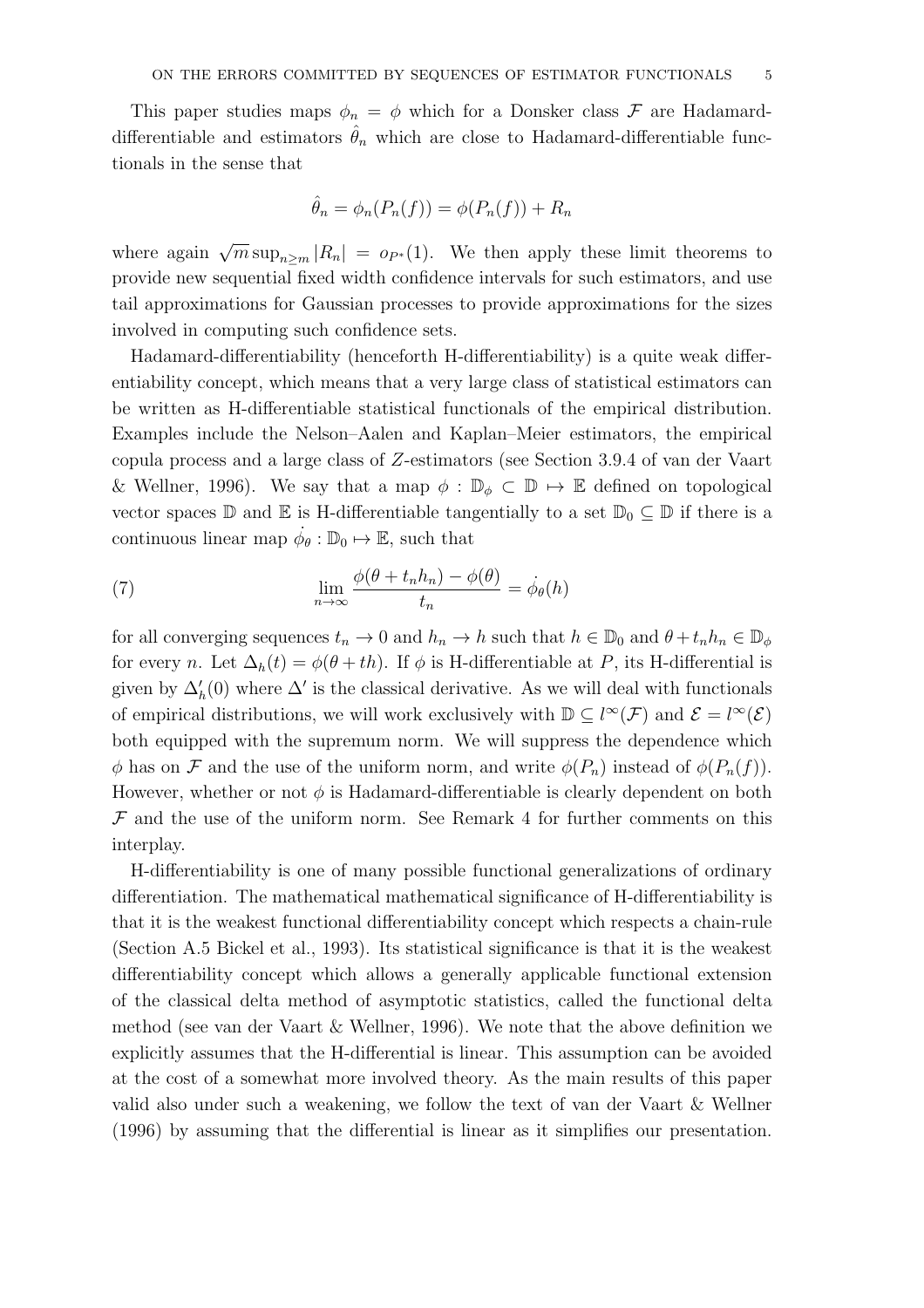However, see Remark 2 for further discussion on the consequences of estimators with non-linear H-differential for our investigation.

As a concrete example of an H-differentiable estimator, consider the Nelson–Aalen estimator on [0,  $\tau$ ]. Suppose that we observe  $X_i = (Z_i, \Delta_i) \sim F$  where  $Z_i = Y_i \wedge \Delta_i$  $C_i$  and  $\Delta_i = 1\{Y_i \leq C_i\}$  are defined in terms of unobservable *iid* failure times  $Y_i < \tau$  distributed according to G and observable *iid* censoring times  $C_i$ . Under fairly general conditions, given e.g. in Shorack & Wellner (1986), the Nelson–Aalen estimator  $\Lambda_n(t)$  converges almost surely to its limit, and we have

$$
\Lambda_n(t) = \int_{[0,t]} \frac{1}{\bar{\mathbb{H}}_n} d\mathbb{H}_n^{uc} \xrightarrow[n \to \infty]{\text{a.s.}} \Lambda(t) := \int_{[0,t]} \frac{1}{1 - G(t)} dG
$$

where

$$
\mathbb{H}_n^{uc}(t) = \frac{1}{n} \sum_{i=1}^n \Delta_i 1\{Z_i \le t\} \quad \text{and} \quad \bar{\mathbb{H}}_n(t) = \frac{1}{n} \sum_{i=1}^n 1\{Z_i \ge t\}.
$$

Let  $F_n$  be the bivariate empirical distribution of the observations  $X_i = (Z_i, C_i)$ . By van der Vaart & Wellner (1996, example 3.9.19), we can write

$$
\Lambda_n(t) = \phi(F_n)
$$

for an H-differentiable functional  $\phi$ . This H-differentiability structure now leads to the famous process convergence of the Nelson–Aalen estimator

$$
\sqrt{n} \left( \Lambda_n(t) - \Lambda(t) \right) \xrightarrow[n \to \infty]{\mathscr{W}} \phi(\mathbb{Z})(t)
$$

through a simple application of the functional delta method (see van der Vaart & Wellner, 1996, section 3.9), where  $\mathbb Z$  is a P-Brownian Bridge on  $[0, \tau) \times \{0, 1\}$ . In the same manner, our paper shows that if we let

$$
N_{\varepsilon} = \sup \left\{ n \in \mathbb{N} : \sup_{0 \le t \le \tau} |\Lambda_n(t) - \Lambda(t)| \ge \varepsilon \right\} = \sup \left\{ n \in \mathbb{N} : ||\Lambda_n - \Lambda||_{[0,\tau]} \ge \varepsilon \right\},\,
$$

the H-differentiability structure implies that

(8) 
$$
\varepsilon^2 N_{\varepsilon} \xrightarrow[n \to \infty]{} \left( \sup_{0 \le s \le 1} \sup_{0 \le t \le \tau} |\dot{\phi}(\mathbb{Z}_s)(t)| \right)^2 = ||\dot{\phi}\mathbb{Z}_s||^2_{[0,1] \times [0,\tau]}
$$

as an immediate consequence of our main result in Section 2, where  $\mathbb{Z}_s(z, c)$  is a Kiefer-Müller process on  $(0, 1] \times [0, \tau) \times \{0, 1\}$ . In this case,  $\phi(\mathbb{Z}_s)(t)$  is also a martingale in  $t$  for each  $s$ . This allows the application of the theorem of Section 3.2, which simplifies the limit result of eq (8) to

$$
\varepsilon^2 N_{\varepsilon} \xrightarrow[\varepsilon \to 0^+]{} \sigma^2 \left( \sup_{0 \le s \le 1} \sup_{0 \le t \le 1} |\mathbb{S}(s, t)| \right)^2 = \sigma^2 ||\mathbb{S}||^2_{[0, 1]^2}
$$

for a Brownian Sheet  $\Im$  on  $[0, 1]^2$  where

$$
\sigma^2 = \int_{[0,\tau]} \frac{1 - \Delta \Lambda(z)}{P\{Z \geq z\}} d\Lambda(z).
$$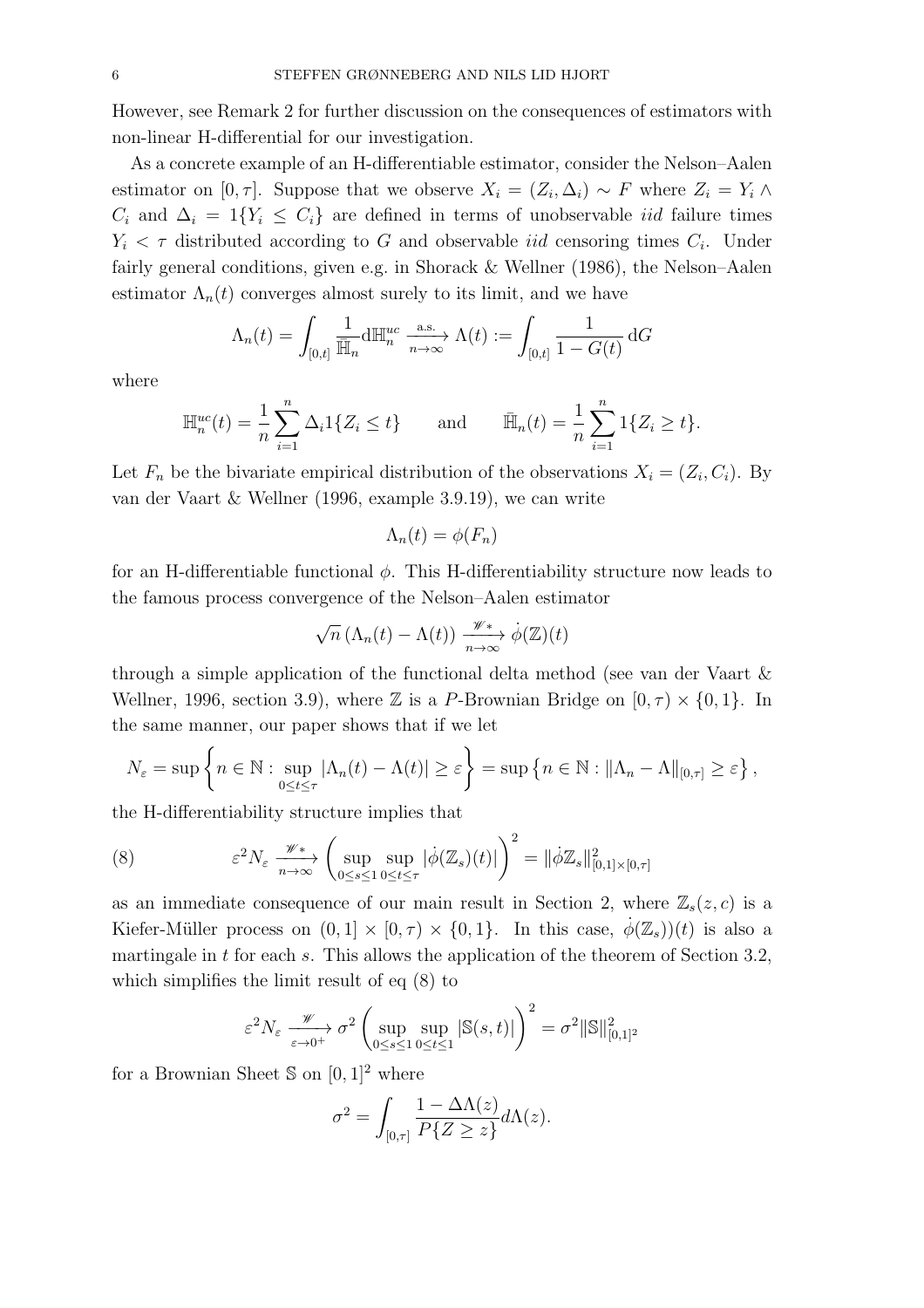We give an application of our limit results to sequential confidence sets in Section 3. The variable  $N_{\varepsilon}$  is the last passage time of an  $\varepsilon$ -ball in the uniform norm, and its limiting distribution can be used to construct sequential confidence sets. The limit distribution of  $\varepsilon^2 N_{\varepsilon}$  is defined in terms of a supremum of a Gaussian mean zero process, and we utilize known tail-bounds for Gaussian processes to find closed form approximations to the fixed-width confidence sets.

This martingale structure simplifies the construction of sequential confidence sets, and Section 3.2 gives very tight approximations for the sizes needed to construct such sets when the limit distribution of  $\sqrt{n}[\phi(P_n) - \phi(P)]$  is a martingale. This results in a new and easily calculated sequential confidence set for the Nelson–Aalen estimator. Indeed, let  $A^{-1}$  be the inverse of (the rapidly converging) sum

(9) 
$$
A(\lambda) = 1 - \sum_{k=-\infty}^{\infty} (-1)^k \left[ \Phi((2k+1)\lambda) - \Phi((2k-1)\lambda) \right]
$$

in which  $\Phi$  is the cumulative distribution function of a standard Gaussian random variable. We will show that for some  $m \in [\sigma^2 A^{-1}(\sqrt{\alpha})^2/\varepsilon_0^2, \sigma^2 A^{-1}(\sqrt{\alpha}/2)^2/\varepsilon_0^2 + 1],$ we have that

$$
P\left(\Lambda \in \left\{f : \sup_{t \in [0,\tau]} |f(t) - \Lambda_n(t)| \le \varepsilon_0\right\} \text{ for all } n \ge m\right)
$$

is close to  $1 - \alpha$ . In particular, the choice  $m = \sigma^2 A^{-1} (\sqrt{\alpha}/2)^2 / \epsilon_0^2 + 1$  works.

Section 3.3 deals with related a problem arising in stochastic programming. Shapiro & Ruszczynski (2008) gives several practical applications in operations research where interest is in the value of  $\min_{x \in X} g(x)$  where  $g(x) = \mathbb{E}G(x, \xi)$  is the expected loss of a loss-function G defined in terms on a random vector  $\xi$  which has a known distribution. Often  $g(x)$  is difficult to compute, but  $G(x,\xi)$  is simpler to compute, while  $\xi$  is possible to simulate. This motivates approximating min  $g(x)$  by min  $\hat{g}(x)$ where  $\hat{g}_n(x) = \frac{1}{n} \sum_{i=1}^n G(x, \xi_i)$  in which  $\xi_1, \xi_2, \ldots, \xi_n$  are *iid* realizations of  $\xi$ . A natural question is how to choose  $n$ . Our general theory provides a well-motivated answer in a large class of cases, and we work out the details for a risk averse stochastic problem using a so-called absolute semideviation risk measure.

We conclude the paper with surveying other statistically relevant results connected or implied by our main result in Theorem 1. We propose two new measures of asymptotic relative efficiency and also prove convergence of variables related to  $N_{\varepsilon}$ . These variables are the number of errors larger than  $\varepsilon$ , the ratio of errors of sizes contained in  $[a \varepsilon, b \varepsilon]$  relative to all errors larger than  $\varepsilon$  and the mean size of errors larger than  $\varepsilon$ . The two last variables have not been studied in the literature previously.

#### 2. Limit Theorems

We will work under the following set of assumptions.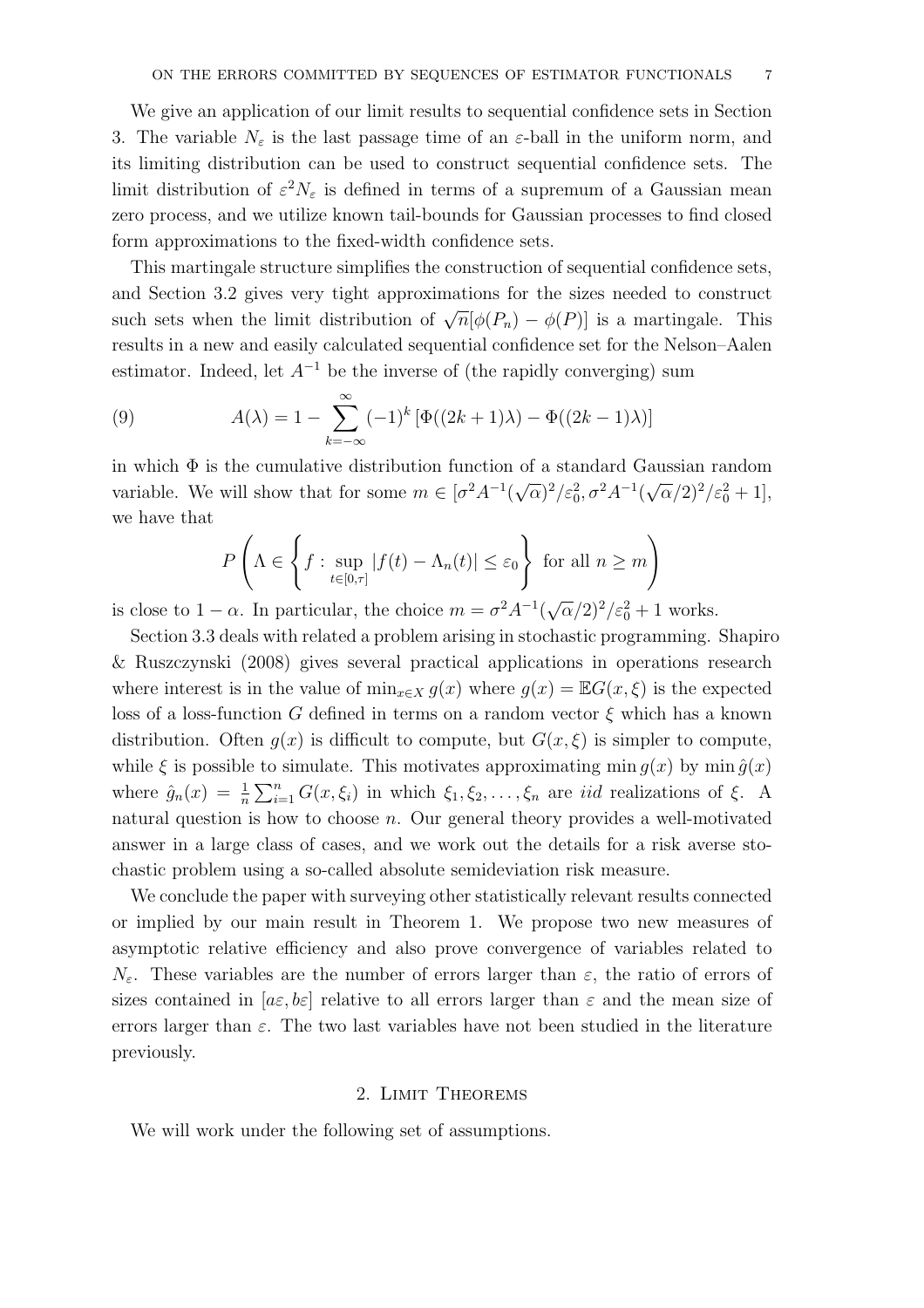- (1) (Probability structure and spaces) Assume given a sequence of iid observations  ${X_n}_{n=1}^{\infty}$  living on a metric space space X and distributed according to P. Suppose that  $\mathcal F$  is made up of real-valued measurable square-integrable functions from  $\mathcal X$  to  $\mathbb R$ .
- (2) (*Donsker structure*) Assume that  $\mathcal F$  is Donsker (and hence Glivenko–Cantelli) with respect to  $P$ , and is bounded with respect to  $P$  in the sense that  $\sup_x \sup_{f \in \mathcal{F}} |f(x) - Pf| < \infty.$
- (3) (Differentiability structure) Assume that  $\phi : \mathbb{D}_{\phi} \subseteq \mathbb{D} = l^{\infty}(\mathcal{F}) \mapsto l^{\infty}(\mathcal{E}) =: \mathbb{E}_{\phi}$ is H-differentiable at P tangentially to  $\mathbb{D}_0 \subseteq \mathbb{D}$ . Denote the H-differential at P by  $\dot{\phi}$ .

Assumptions 1 and 2 are the basic assumptions of van der Vaart & Wellner (1996), while assumption 3 is the weakest form of H-differentiability used in the literature and assumes only differentiability at the single point P tangentially to  $\mathbb{D}_0 \subseteq \mathbb{D}$ .

H-differentiability at P implies that  $\phi$  is continuous at P (Proposition A.5.1, Bickel et al., 1993), and secures that  $\phi(P_n)$  converges outer almost surely to  $\phi(P)$ . In fact, the measurability of  $\tilde{\Omega}$  of eq. (2) shows that  $\phi(P_n)$  even converge almost surely to  $\phi(P)$  and that

(10) 
$$
\tilde{\Omega} = \{P_n \to P\} = \{\phi(P_n) \to \phi(P)\} = \{N_{\varepsilon} < \infty \text{ for each } \varepsilon > 0\}
$$

where

$$
N_{\varepsilon} = \sup\{n : \|\phi(P_n) - \phi(P)\|_{\varepsilon} > \varepsilon\}.
$$

Hence,  $N_{\varepsilon} < \infty$  with probability one, even though neither  $N_{\varepsilon}$  nor  $\phi(P_n)$  needs to be measurable.

Most of the work in deriving the limit behaviour of  $N_{\varepsilon}$  is done in the following lemma. It states that weak convergence of the partial sum process

$$
(s,f)\mapsto \sqrt{n}\left[P_{[sn]}-P\right](f)
$$

in  $l^{\infty}([1,\infty) \times \mathcal{F})$  implies weak convergence of the partial "sum" (or "partial functional") process

$$
(s,e) \mapsto \sqrt{n} \left[ \phi(P_{[sn]}) - \phi(P) \right](e) \xrightarrow[n \to \infty]{\mathscr{W}^*} \phi(s^{-1}\mathbb{Z}_s).
$$

in  $l^{\infty}([1,\infty) \times \mathcal{F})$  if  $\phi$  is H-differentiable. In a certain sense, the lemma is a generalized version of the functional delta method. However, we will make use of the measurability of

$$
\{\phi(P_n) \to \phi(P)\}
$$

which is difficult to prove for other types of estimators. And so if such measurability conditions are in place also for other weakly converging sequences having a separable and Borel-measurable limit variable, the transference of weak convergence from partial sums to "partial functionals" is valid. However, we state the Lemma specifically for  $\phi(P_n)$  for concreteness.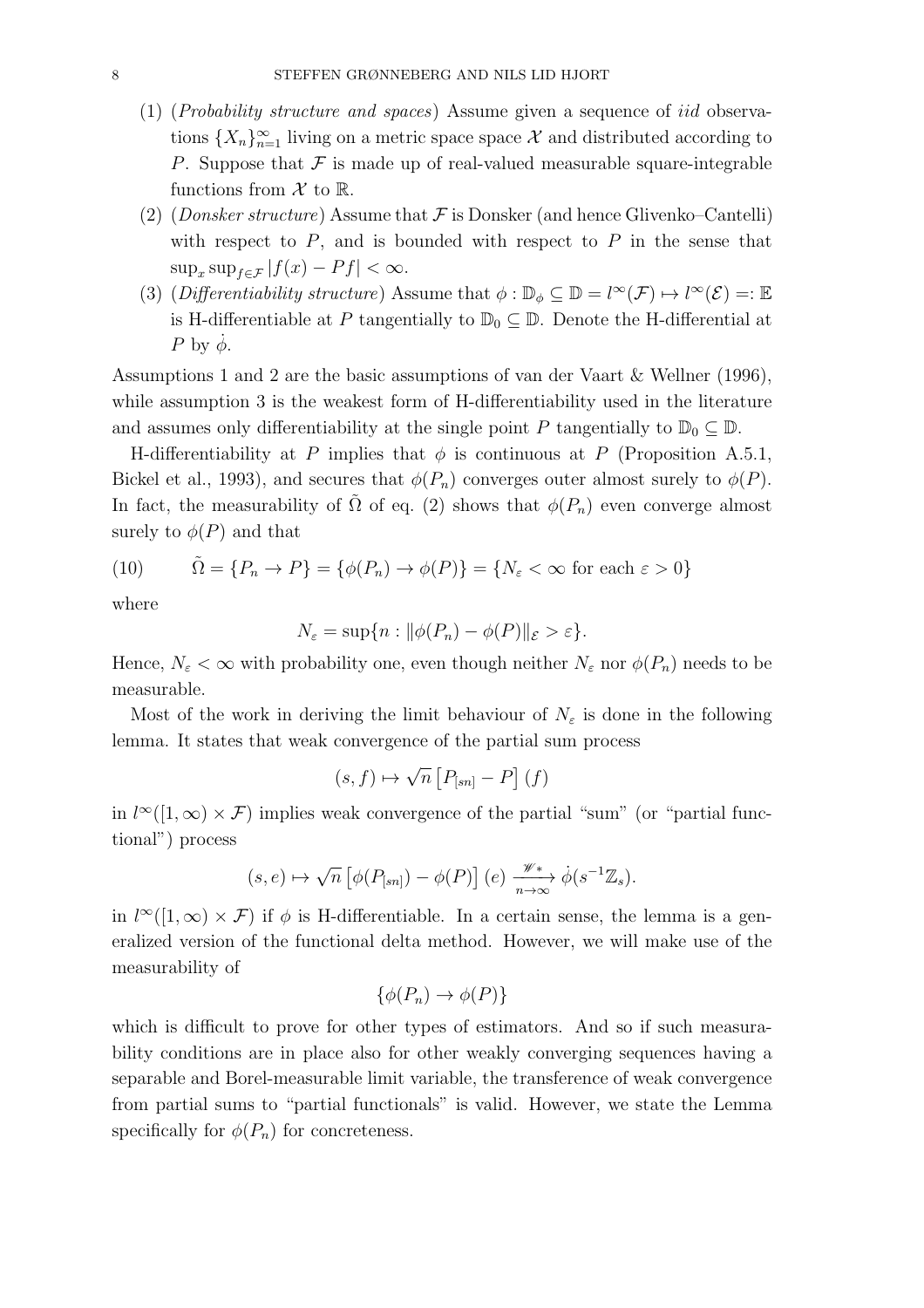Lemma 1. Under assumptions 1-3, we have that

$$
\sqrt{n}\left[\phi(P_{[sn]})(e) - \phi(P)(e)\right] \xrightarrow[n \to \infty]{\mathscr{W}*} \phi(s^{-1}\mathbb{Z}_s)
$$

on  $l^{\infty}([1,\infty) \times \mathcal{F})$  where  $\mathbb{Z}$  is a Kiefer-Müller process on  $[1,\infty) \times \mathcal{F}$  and  $\phi(s^{-1}\mathbb{Z}_s)$ is short-hand for  $\phi$  evaluated at the  $l^{\infty}(\mathcal{F})$ -map  $f \mapsto s^{-1}\mathbb{Z}_s(f)$ . The limit  $\phi(s^{-1}\mathbb{Z}_s)$ is a Gaussian process on  $l^{\infty}([1,\infty) \times \mathcal{E})$ .

Proof. Recall that we assume that

$$
\phi: \mathbb{D}_{\phi} \subseteq \mathbb{D} = l^{\infty}(\mathcal{F}) \mapsto l^{\infty}(\mathcal{E}) = \mathbb{E}
$$

is H-differentiable at P tangentially to  $\mathbb{D}_0 \subseteq \mathbb{D}_\phi$ . That is, there exists is a continuous linear map  $\dot{\phi}_{\theta} : \mathbb{D}_0 \mapsto \mathbb{E}$ , such that

$$
\lim_{n \to \infty} \left\| \frac{\phi(\theta + t_n h_n) - \phi(\theta)}{t_n} - \dot{\phi}_{\theta}(h) \right\|_{\mathcal{E}} = 0
$$

for all converging sequences  $t_n \to 0$  and  $h_n \to h$  such that  $h \in \mathbb{D}_0$  and  $\theta + t_n h_n \in \mathbb{D}_\phi$ for every *n*. Define  $h_s : \mathbb{D} \to \mathbb{E}$  as the restriction map  $h_s(f) = h(s_0, f)|_{s_0 = s}$  for  $h \in l^{\infty}([1,\infty) \times \mathcal{F})$  and let

$$
\mathbb{P}_{\phi} = \{ h \in l^{\infty}([1, \infty) \times \mathcal{F}) : \text{for all } s \ge 1, h_s \in \mathbb{D}_{\phi} \},\
$$

$$
\mathbb{P}_{0} = \left\{ h \in l^{\infty}([1, \infty) \times \mathcal{F}) : \text{for all } s \ge 1, h_s \in \mathbb{D}_{0}, \lim_{s \to \infty} h_s = 0 \right\},\
$$

$$
\mathbb{P}_{n} = \left\{ h \in l^{\infty}([1, \infty) \times \mathcal{F}) : \text{for all } s \ge 1, h_s \in \mathbb{D}_{n}, \lim_{s \to \infty} h_s = 0 \right\}
$$

where

$$
\mathbb{D}_n = \left\{ h \in l^{\infty}(\mathbb{F}) : P + \frac{1}{\sqrt{n}} h \in \mathbb{D}_{\phi} \right\}.
$$

Define

$$
\Phi: \mathbb{P}_{\phi} \mapsto l^{\infty}([1, \infty) \times \mathcal{E}), \dot{\Phi}_{P}: \mathbb{P}_{0} \mapsto l^{\infty}([1, \infty) \times \mathcal{E})
$$

by

$$
\Phi(h)(s,e) = \phi(h_s)(e), \qquad \dot{\Phi}_P(h)(s,e) = \dot{\phi}(h_s)(e),
$$

Define  $g_n : \mathbb{P}_m \mapsto l^{\infty}([1,\infty) \times \mathcal{E})$  and  $c_n : \mathbb{P}_m \mapsto l^{\infty}(\mathcal{E})$  by

$$
g_n(h) = \sqrt{n} \left[ \Phi \left( P + \frac{1}{\sqrt{n}} h \right) - \Phi(P) \right], \qquad c_n(h) = \sqrt{n} \left[ \phi \left( P + \frac{1}{\sqrt{n}} h \right) - \phi(P) \right].
$$

Although we know that H-differentiability of  $\phi$  implies the validity of the extended continuous mapping theorem (Theorem 1.11.1 van der Vaart & Wellner, 1996) on  $c_n$ for the spaces  $\mathbb{D}_n$  and  $\mathbb{D}_0$ , we wish to use the mapping theorem on  $g_n$  with the spaces  $\mathbb{P}_n$  and  $\mathbb{P}_0$ . To do this, we suppose that  $h_n \to h$  with  $h_n \in \mathbb{P}_n$  and  $h \in \mathbb{P}_0$  and must show that also  $g_n(h_n) \to \dot{\Phi}(h)$ . As  $P + \frac{1}{\sqrt{2}}$  $\overline{h}_{n,s} \in \mathbb{D}_{\phi}$  for each s, H-differentiability of  $\phi$  at P tangentially to  $\mathbb{D}_0$  implies that

$$
\sup_{e \in \mathcal{E}} |g_n(h_n)(s, e) - \dot{\phi}(h)(e)| \to 0
$$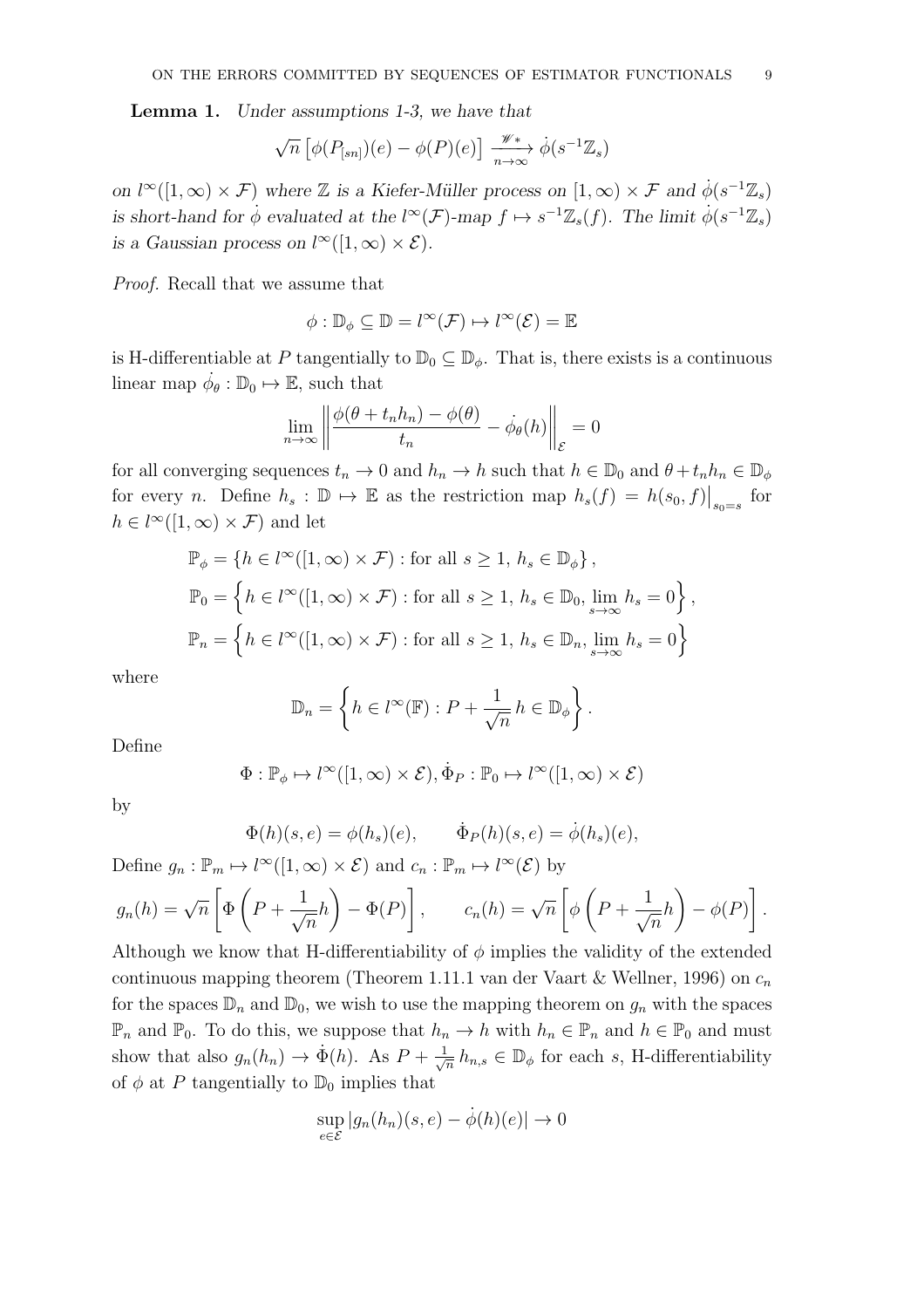for each s, which is seemingly weaker than the required

$$
\sup_{s\in[1,\infty),e\in\mathcal{E}}|g_n(h_n)(s,e)-\dot{\phi}(h)(e)|=\sup_{e\in\mathcal{E}}\sup_{s\in[1,\infty)}|g_n(h_n)(s,e)-\dot{\Phi}(h)(s,e)|\to 0.
$$

However, the inner supremum must be achieved by an  $s \in [1,\infty)$ . Indeed, as  $h_{n,s}$  is vanishing when  $s \to \infty$ , we have that

$$
\lim_{s \to \infty} g_n(h_n)(s, e) = g_n(0) = \sqrt{n} \left[ \Phi(P) - \Phi(P) \right] = 0
$$

by the continuity of  $\phi$  at P and

$$
\lim_{s \to \infty} \dot{\Phi}(h)(s, e) = \dot{\Phi}(0) = 0
$$

by the linearity of  $\dot{\phi}$ . Let  $s(e)$  be the attained maximum of  $\sup_{s\in[1,\infty)}|g_n(h_n)(s,e) \Phi(h)(s, e)$  and pick, say, the smallest one if the point of maximum is not unique. We have that

$$
\sup_{e \in \mathcal{E}} \sup_{s \in [1,\infty)} |g_n(h_n)(s,e) - \dot{\Phi}(h)(s,e)| = \sup_{e \in \mathcal{E}} |g_n(h_n)(s,e) - \dot{\Phi}(h)(s,e)|
$$

$$
= \sup_{e \in \mathcal{E}} |c_n(h_{s(e),n})(e) - \dot{\Phi}(h_{s(e)})(e)|.
$$

However, as  $h_{n,s} \in \mathbb{D}_n$  and  $h_s \in \mathbb{D}_0$  for any  $s \geq 1$ , we have that  $\tilde{h}_n = h_{s(e),n}$  is just a sequence in  $\mathbb{D}_n$  converging to  $\tilde{h} = h_{s(e)}$ , an element of  $\mathbb{D}_0$ . Indeed, let  $e \in \mathcal{E}$  be given. Then

$$
||h_{s(e),n} - h_{s(e)}||_{\mathcal{F}} \le \sup_{s \ge 1} ||h_{n,s} - h_s||_{\mathcal{F}} = ||h_n - h||_{[1,\infty)\times\mathcal{F}} \to 0
$$

where the convergence follows as we know that  $h_n \to h$  in  $l^{\infty}([1,\infty), \mathcal{F})$ . We can conclude with  $g_n(h_n) \to \phi(h)$ , proving the validity of the extended continuous mapping theorem.

As  $\mathbb{X}_n = \sqrt{n} [P_{[sn]} - P]$  converges weakly to a separable limit on  $l^{\infty}([1,\infty) \times \mathcal{F})$ , we are left with showing that  $\mathbb{X}_n$  is concentrated on  $\mathbb{P}_n$ . There are two defining properties of  $\mathbb{P}_n$ . The first is trivially fulfilled by  $\mathbb{X}_n$  for each n. Notice that if  $\phi$  is to be used as a statistical functional, clearly

$$
P_n = P + \frac{1}{\sqrt{n}} \sqrt{n} [P_n - P] \in \mathbb{D}_{\phi},
$$

and hence

$$
\sqrt{n}[P_n - P] \in \mathbb{D}_n = \left\{ q \in l^{\infty}(\mathcal{F}) : P + \frac{1}{\sqrt{n}} q \in \mathbb{D}_{\phi} \right\}.
$$

for each  $n$ . As

$$
P + \frac{1}{\sqrt{n}} \mathbb{X}_n = P + \frac{1}{\sqrt{n}} \sqrt{n} [P_{[sn]} - P] = P_{[sn]},
$$

this means that also

$$
P + \frac{1}{\sqrt{n}} \mathbb{X}_n(s, f) \in \mathbb{D}_n
$$

for every  $s \geq 1$ .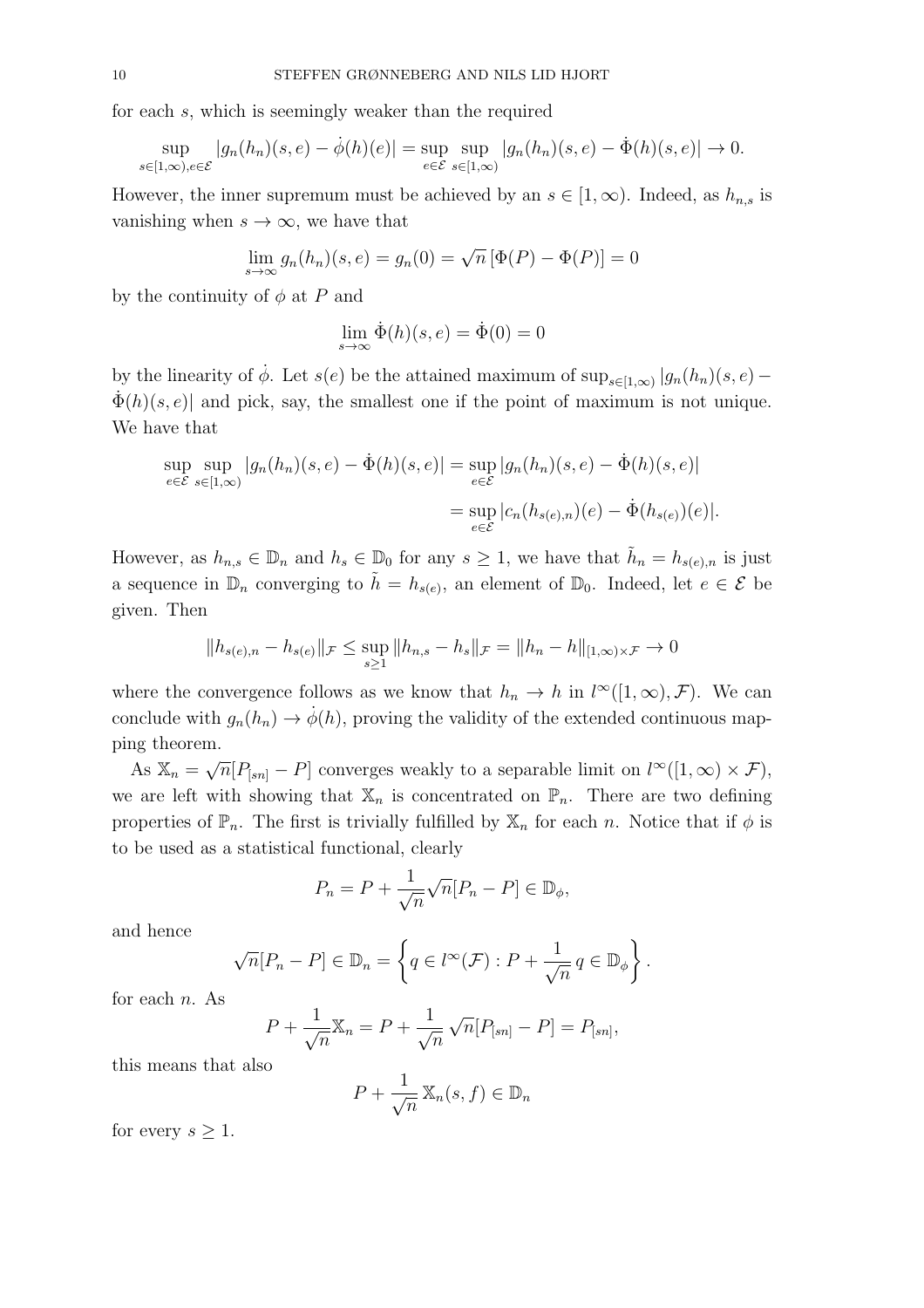However, the second defining property is only fulfilled with probability one. Indeed, Talagrand (1987) (see also Theorem 6.6.A of Dudley, 1999) shows that as  $\mathcal F$ is Glivenko–Cantelli and made up of measurable and integrable functions, we have that

$$
P\left(\lim_{n\to\infty}||P_n-P||_{\mathcal{F}}=0\right)=1,
$$

even though  $||P_n - P||_{\mathcal{F}}$  might not itself be measurable. As

$$
\{\lim_{s \to \infty} \mathbb{X}_n(s, e) = 0\} = \{\lim_{n \to \infty} ||P_n - P||_{\mathcal{F}} = 0\} =: \tilde{\Omega},
$$

the process  $\mathbb{X}_n$  is included in  $\mathbb{P}_n$  with probability one, which suffices to allow the application of the extended continuous mapping theorem, as the exclusion of a measurable set with probability zero does not change the (outer) probability structure of the problem. This is seen as follows. Given a  $B \subseteq \Omega$ , we have that

$$
P^*(B \cap \tilde{\Omega}) = P\left(\left(B \cap \tilde{\Omega}\right)^*\right) = P(B^* \cap \tilde{\Omega}) = P(B^*) = P^*(B),
$$

where the second equality comes from the measurability of  $\tilde{\Omega}^C$  and exercise 1.2.15 in van der Vaart & Wellner (1996). Hence, we may conclude with

$$
\sqrt{m}\left[\phi(P_{[sn]}) - \phi(P)\right] = g_n(t, \mathbb{X}_n) \xrightarrow[n \to \infty]{\mathscr{W}*} \Phi_P(\mathbb{X}_s) = \dot{\phi}(s^{-1}\mathbb{Z}_s)
$$

on  $[1,\infty)\times \mathcal{E}$  for a Kiefer-Müller process  $\mathbb{Z}$  on  $[1,\infty)\times \mathcal{F}$  from the extended continuous mapping theorem. Finally, the Gaussianity of the limit process follows either from the functional definition of Gaussian processes in Banach spaces or Lemma 3.9.8 of van der Vaart & Wellner (1996).

**Theorem 1.** Let  $\mathbb{Z}_s(f) = \mathbb{Z}(s, f)$  be a Kiefer-Müller process indexed by  $[0, 1) \times \mathcal{F}$ and  $\phi \mathbb{Z}_s$  is  $\dot{\phi}$  evaluated at the map  $f \mapsto \mathbb{Z}_s(f)$ . Given assumptions 1-3, the following is true.

(1) For 
$$
N_{\varepsilon} = \sup\{n : ||\phi(P_n) - \phi(P)||_{\mathcal{F}}\}
$$
, we have that

(11) 
$$
\varepsilon^2 N_{\varepsilon} \xrightarrow[n \to \infty]{\mathscr{W}^*} ||\dot{\phi} \mathbb{Z}_s||^2_{(0,1] \times \mathcal{E}}.
$$

(2) Given an estimator  $\hat{\theta}_n \xrightarrow[n \to \infty]{a.s.*} \theta$ , let  $N_{\varepsilon} = \sup\{n : \|\hat{\theta}_n - \theta\|_{\varepsilon} > \varepsilon\}$ . Assume  $\hat{\theta}_n$  is close to being H-differentiable in the sense that  $\hat{\theta}_n = \phi(P_n) + R_n$  where  $\sqrt{m} \sup_{n \ge m} ||R_n||_{\mathcal{E}}$  is  $o_{P^*}(1)$ . We then have

(12) 
$$
\varepsilon^2 N_{\varepsilon} \xrightarrow[n \to \infty]{\mathscr{W}^*} ||\dot{\phi} \mathbb{Z}_s||^2_{(0,1] \times \mathcal{E}}.
$$

In both cases,  $\phi \mathbb{Z}_s$  is a zero mean Gaussian process. If  $\mathbb{D}_0$  is a linear space, then  $\phi \mathbb{Z}_s$  has a covariance function with the product structure

(13) 
$$
\rho((s_1,e_1),(s_2,e_2)) := \mathbb{E}\dot{\phi}\mathbb{Z}_{s_1}(e_1)\dot{\phi}\mathbb{Z}_{s_2}(e_2) = (s_1 \wedge s_2)\mathbb{E}\dot{\phi}W^{\circ}(e_1)\dot{\phi}W^{\circ}(e_2).
$$

where  $W^{\circ}$  is a P-Brownian bridge process on  $\mathcal{F}.$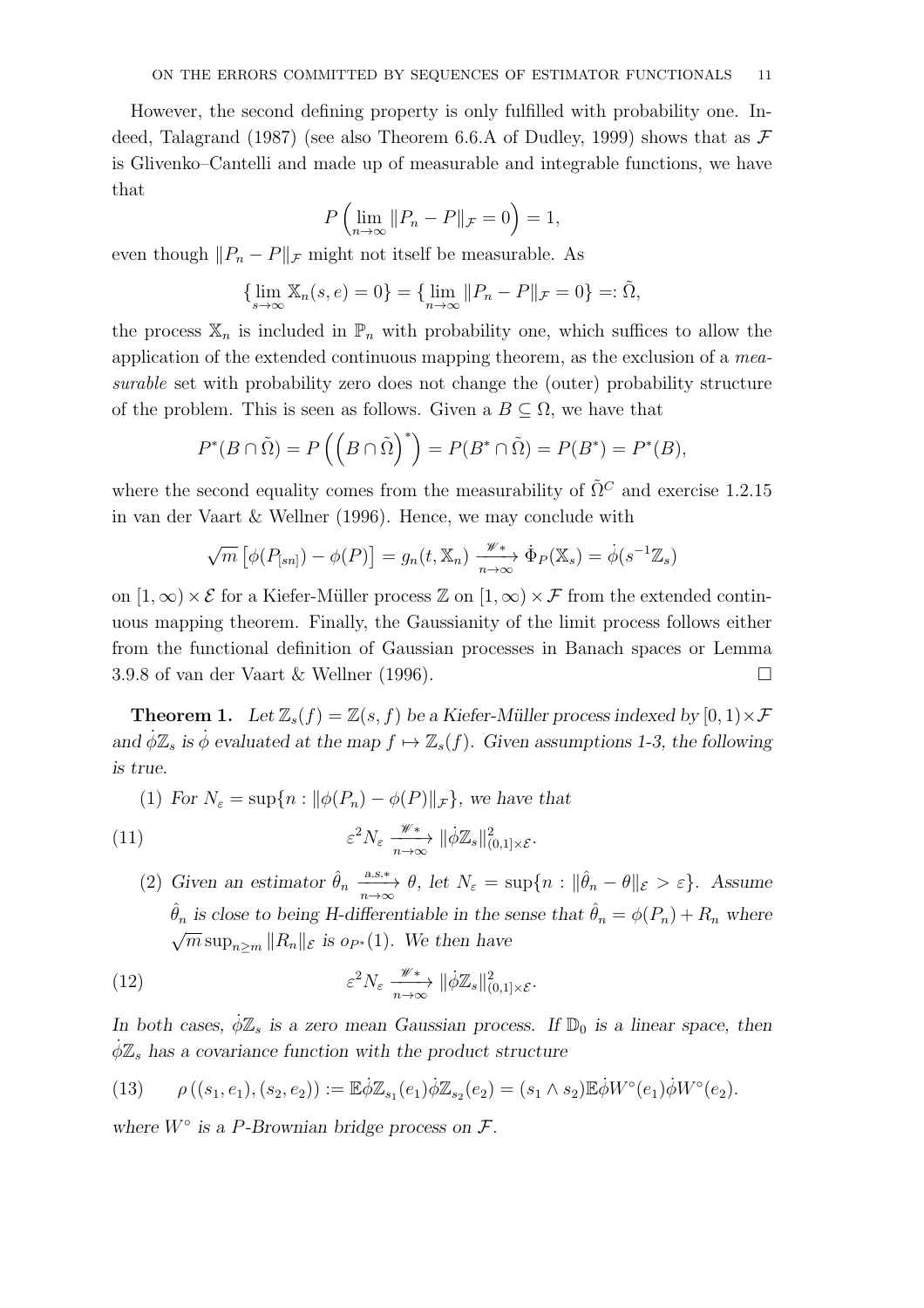Proof. For the first part, we note that in light of eq. (3), it suffices to identify the weak limit of  $\sup_{n\geq m}\sqrt{m}||\phi(P_n)-\phi(P)||_{\mathcal{E}}$ . Thanks to the Lemma, this is easy, as

$$
\sup_{n\geq m} \sqrt{m} \|\phi(P_n) - \phi(P)\|_{\mathcal{E}} = \sup_{s\geq 1} \|\phi(P_{[sn]}) - \phi(P)\|_{\mathcal{E}} = \sqrt{m} [\Phi(\mathbb{X}_m) - \phi(P)]\|_{\mathcal{E}}
$$

$$
= \|\sqrt{m} [\Phi(\mathbb{X}_m) - \phi(P)]\|_{[1,\infty)\times\mathcal{E}} \xrightarrow[n\to\infty]{\mathscr{W}*} \|\dot{\phi}s^{-1}\tilde{\mathbb{Z}}_s\|_{[1,\infty)\times\mathcal{E}}
$$

by the continuous mapping theorem. Finally, we know that  $\mathbb{Z}_s(f) = s^{-1} \tilde{\mathbb{Z}}_{1/s}(f)$  is a Kiefer-Müller process on  $(0, 1] \times \mathcal{F}$ . This proves the first claim, and we can readily extend this case to the second claim. Note that

$$
P^*(\varepsilon^2 N_\varepsilon > y) = P^* \left( \sup_{s \ge 1} \sqrt{m} \|\hat{\theta}_{[ms]} - \theta\|_{\varepsilon} > \sqrt{y_0} \right).
$$

Thanks to Lemma 1.10.2 (i) of van der Vaart & Wellner (1996), the stated convergence follows if

$$
\left|\sup_{s\geq 1}\sqrt{m}\|\hat{\theta}_{[ms]}-\theta\|-\sup_{s\geq 1}\sqrt{m}\|\phi(P_{[ms]})-\theta\|_{\mathcal{E}}\right|\xrightarrow[n\to\infty]{}0.
$$

However,  $\sup_{s>1} \|\cdot\|_{\mathcal{E}} = \|\cdot\|_{[1,\infty)\times\mathcal{E}}$  respects the triangle inequality, so that the above difference is bounded by  $\sqrt{m} \sup_{n \geq m} ||R_n||_{\mathcal{E}}$  which converge to zero in probability by assumption.

We are left with proving that  $\phi \mathbb{Z}$  has the stated covariance structure of eq. (13). Construct a sequence  $W_1^{\circ}, W_2^{\circ}, \ldots$  of independent P-Brownian Bridges, and define

$$
\mathbb{Z}_n(s,f) := \frac{1}{\sqrt{n}} \sum_{i=1}^{[ns]} W_i^{\circ}(f)
$$

which is a Gaussian mean zero process with covariance function given by

Cov 
$$
[\mathbb{Z}_n(s_1, f_1), \mathbb{Z}_n(s_2, f_2)] = \frac{[ns_1] \wedge [ns_2]}{n}
$$
 Cov  $[\mathbb{Z}_n(1, f_1), \mathbb{Z}_n(1, f_2)]$ .

This covariance function converges to the covariance function of a Kiefer-Müller process on  $(0, 1] \times \mathcal{F}$ , so that the finite dimensional distributions of  $\mathbb{Z}_n$  converge weakly to those of  $\mathbb{Z}$ . We now prove that  $\mathbb{Z}_n$  is tight so that  $\mathbb{Z}_n \xrightarrow[n \to \infty]{\mathscr{W}} \mathbb{Z}$ . Let  $\varrho_P(f) = (P(f - Pf)^2)^{1/2}$  be the variance seminorm. Following the proof of Theorem 2.12.1 of van der Vaart & Wellner (1996), we need to show that for any  $\varepsilon, \eta > 0$ , there exists a  $\delta > 0$  so that

$$
\limsup_{n\to\infty} P^*\left(\sup_{|s-t|+\varrho(f,g)<\delta} |\mathbb{Z}_n(s,f)-\mathbb{Z}(t,g)|>\varepsilon\right)<\eta.
$$

By the triangle inequality, the supremum in the above display is bounded by

(14) 
$$
\sup_{|s-t| < \delta} \|Z_n(s, f) - Z_n(t, f)\|_{\mathcal{F}} + \sup_{0 \le t \le 1} \|Z_n(t, f)\|_{\mathcal{F}_{\delta}}
$$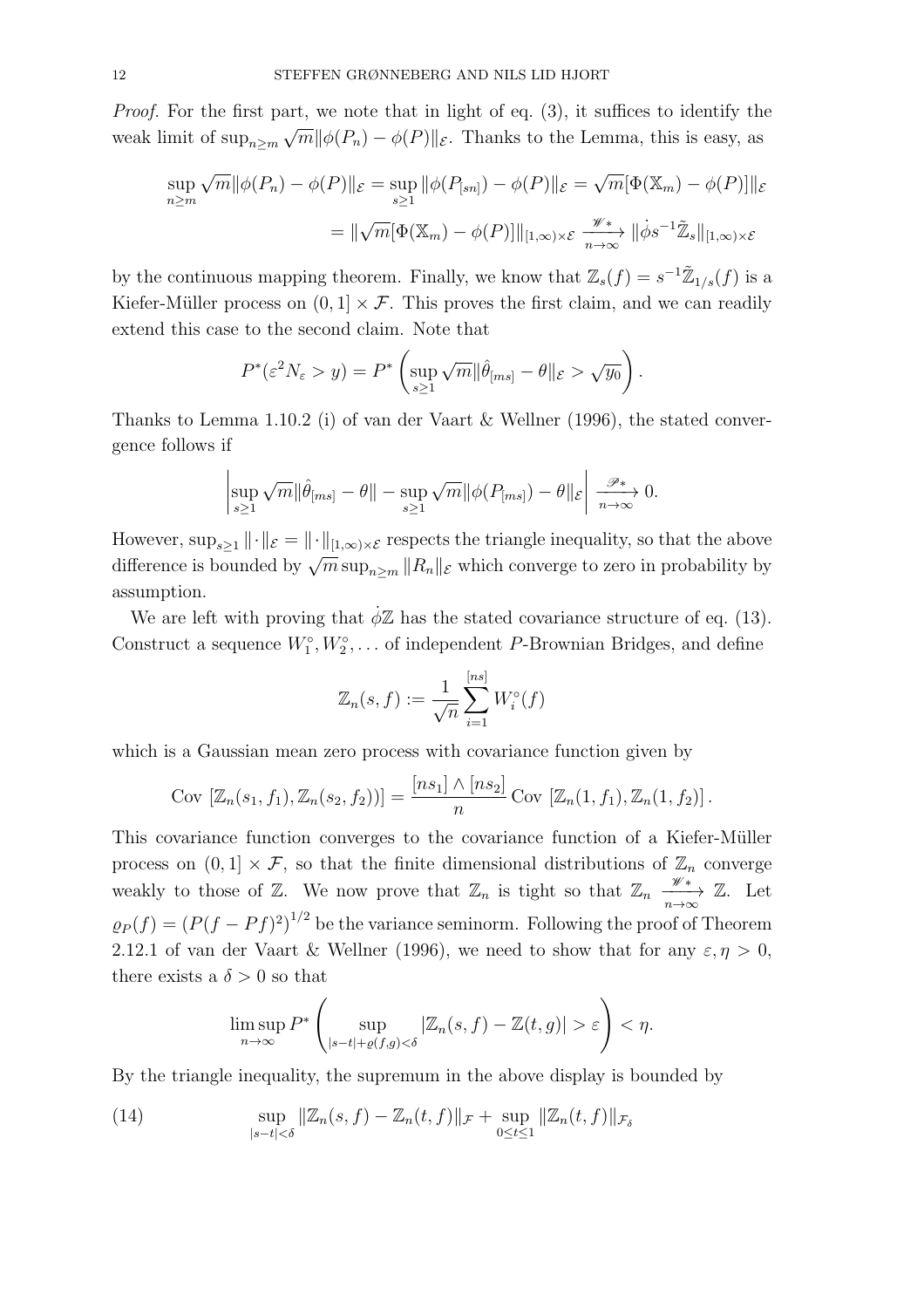where  $\mathcal{F}_{\delta} = \{f - g : f, g \in \mathcal{F}, \varrho(f - g) < \delta\}.$  We can hence bound the probability of each of these terms being larger than  $\varepsilon$  separately. By the generalized Lévy inequality (see e.g. De la Pena & Gine, 1999, Theorem 1.1.5), we have that

$$
P\left(\sup_{0\leq t\leq 1} \|\mathbb{Z}_n(t,f)\|_{\mathcal{F}_\delta} > \varepsilon\right) = P\left(\max_{k\leq n} \|\frac{1}{\sqrt{n}}\sum_{i=1}^k W_i^\circ(f)\|_{\mathcal{F}_\delta} > \varepsilon\right)
$$
  

$$
\leq 9P\left(\|\mathbb{Z}_n(1,f)\|_{\mathcal{F}_\delta} > \varepsilon/30\right).
$$

An inspection of the covariance of  $\mathbb{Z}_n(1, f)$  reveals that it is a P-Brownian Bridge for each n. As  $\mathcal F$  is Donsker, a P-Brownian Bridge is continuous with respect to  $\varrho_P$ , so that  $\|\mathbb{Z}_n(1, f)\|_{\mathcal{F}_\delta}$  converges to zero in probability as  $\delta \to 0^+$ . To bound the probability that the first term of eq. (14) is larger than  $\varepsilon$ , the arguments contained in the proof of Theorem 2.12.1 in van der Vaart & Wellner (1996) imply that

$$
P\left(\sup_{|s-t|<\delta} \|\mathbb{Z}_n(s,f) - \mathbb{Z}_n(t,f)\|_{\mathcal{F}} > \varepsilon\right) \le \left[\frac{1}{\delta}\right] P\left(\max_{k\le n\delta} \|\frac{1}{\sqrt{n}}\sum_{i=1}^k W_i^{\circ}(f)\|_{\mathcal{F}} > \varepsilon\right)
$$

$$
= \left[\frac{1}{\delta}\right] P\left(\max_{k\le n\delta} \|\frac{1}{\sqrt{\delta n}}\sum_{i=1}^k W_i^{\circ}(f)\|_{\mathcal{F}} > \frac{\varepsilon}{\delta}\right).
$$

Note again that  $\mathbb{Z}_{n\delta}$  is a P-Brownian Bridge  $W^{\circ}$  for each n. By the generalized Lévy inequality, the above display is bounded by

$$
9\left[\frac{1}{\delta}\right]P\left(\|\mathbb{Z}_{n\delta}(1,f)\|_{\mathcal{F}} > \frac{\varepsilon}{30\delta}\right) = 9\left[\frac{1}{\delta}\right]P\left(\|W^{\circ}\|_{\mathcal{F}} > \frac{\varepsilon}{30\delta}\right)
$$

.

the finite second moment of  $||W°||_{\mathcal{F}}$  (van der Vaart & Wellner, 1996, Lemma 2.3.9) enables us to envoke the Borell inequality (van der Vaart & Wellner, 1996, Proposition A.2.1) which imples that  $||W°||_{\mathcal{F}}$  has exponentially decreasing tails. Hence, the above display converges to zero. We assumed that  $\mathbb{D}_0$  is a linear space, so that we can apply  $\phi$  to  $\mathbb{Z}_n$ , which converges weakly to  $\phi\mathbb{Z}$  by the continuous mapping theorem. The linearity of  $\phi$  also shows that

$$
\dot{\phi}\mathbb{Z}_n(s,e) = \frac{1}{\sqrt{n}} \sum_{i=1}^{[ns]} \dot{\phi} W_i^{\circ}(e),
$$

which has covariance function

$$
\rho_n((s_1, e_1), (s_2, e_2)) = \text{Cov}\left[\dot{\phi}(\mathbb{Z}_n(s_1, f))(e_1), \dot{\phi}(\mathbb{Z}_n(s_2, f))(e_2)\right]
$$
  
= 
$$
\frac{[ns_1] \wedge [ns_2]}{n} \text{Cov}\left[\dot{\phi}(\mathbb{Z}_n(1, f))(e_1), \dot{\phi}(\mathbb{Z}_n(1, f))(e_2)\right].
$$

As  $\dot{\phi}\mathbb{Z}_n$  is Gaussian and converges weakly to  $\dot{\phi}\mathbb{Z}$  and as  $\dot{\phi}\mathbb{Z}_1 = \dot{\phi}W$ <sup>°</sup> for a P-Brownian Bridge  $W^{\circ}$ , we have that  $\rho_n \to \rho$ , where  $\rho$  is defined in eq (13).

Several remarks are in order.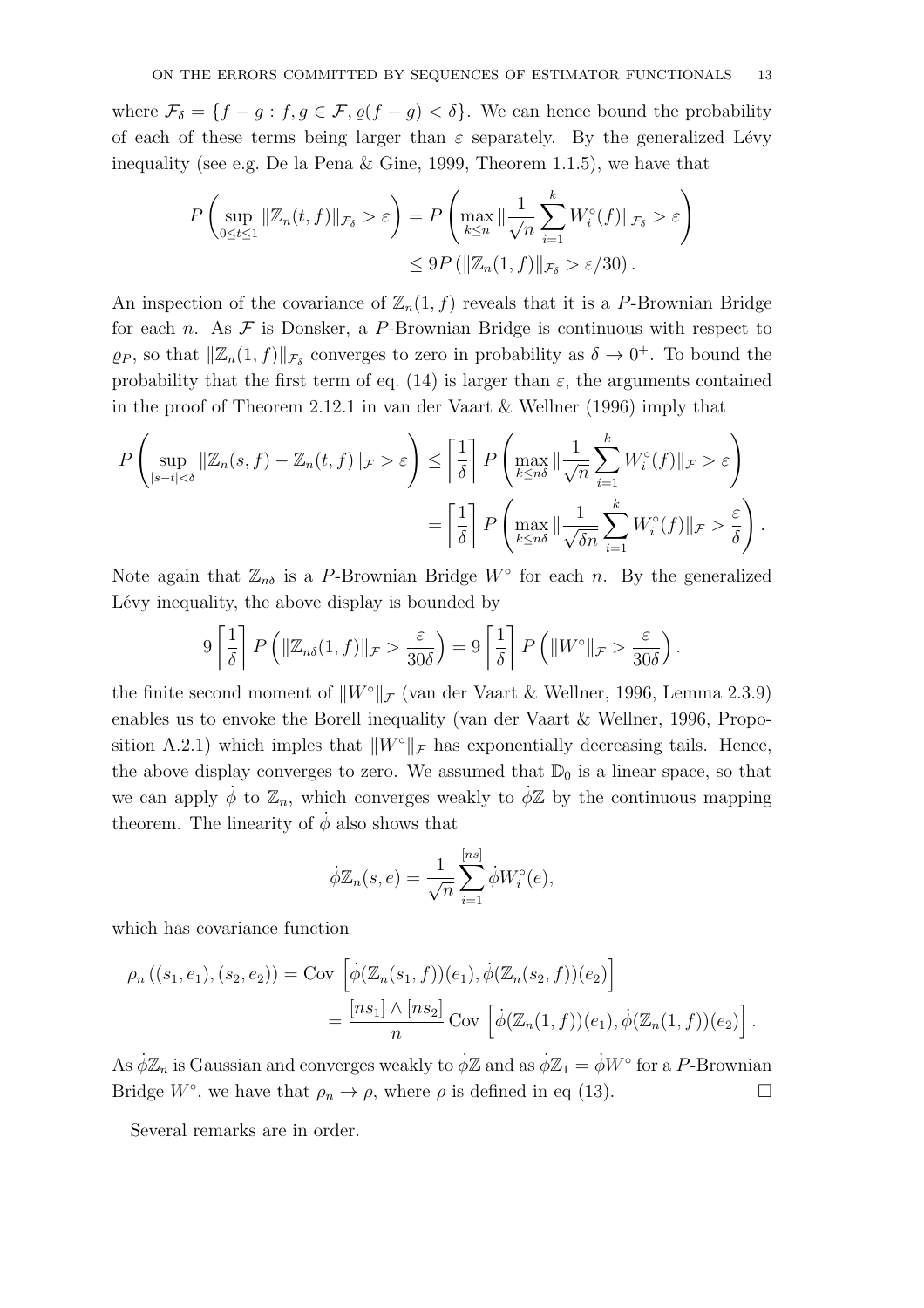**Remark 1.** When  $\phi(P_n)$  is a random variable, so that  $\mathcal{E} = \{e\}$  is a singleton, the covariance structure of eq. (13) shows that  $\dot{\phi}Z_s = \sqrt{\text{Var IF}_{\phi}(X)}\mathbb{B}_s$  for a Brownian Motion  $\mathbb{B}_s$  and where IF<sub>φ</sub> is the influence function of  $\phi$ . Thus Theorem 1 is a proper generalization of the basic result in Hjort & Fenstad (1992).

Remark 2. We note that the proofs of Lemma 1 and the first two parts of Theorem 1 does not use the assumed linearity of  $\dot{\phi}$ , and is still true when the definition of H-differentiability is weakened to only assume eq. (7). The chain-rule still applies, and several new maps can be shown to be H-differentiable in this weaker sense. See Römisch  $(2005)$  for a survey of such results. Our proof also applies in the case of set-valued functionals when an appropriate metric for comparing sets is assumed, such as the Attouch-Wets topology.

**Remark 3.** The limit of  $\varepsilon^2 N_{\varepsilon}$  depends only on three things. Firstly, the Kiefer-Müller process is a mean zero Gaussian process, with covariance structure defined through P. Secondly, both  $N_{\varepsilon}$  and the limit variable is defined in terms of the uniform topology on  $\mathcal{E}$ . Thirdly, while  $N_{\varepsilon}$  is defined in terms of the full  $\phi$ , the limit only depends on the much simpler  $\dot{\phi}$ . This is interesting from a statistical perspective and motivates the definition of

(15) 
$$
\sigma^2 := \frac{\text{Median} \|\dot{\phi}\mathbb{Z}_s\|_{(0,1]\times\mathcal{E}}^2}{\text{Median}\|\mathbb{Z}_s\|_{(0,1]\times\mathcal{F}}^2}
$$

as a measure of variance for  $\phi(P_n)$ . There are two main reasons for scaling the median of the limit variable of  $\varepsilon^2 N_{\varepsilon}$  with Median $\|\mathbb{Z}_s\|^2_{(0,1]\times\mathcal{F}}$ . Firstly, all stochasticity of  $\theta_n = \phi(P_n)$  originates from  $P_n$ , making it natural to separate the variability of  $P_n$  and the variability inherent in the structure of  $\phi$  itself. Secondly, notice that if  $\hat{\theta} = \bar{X}_n$  is the empirical mean of *iid* random variables  $X_1, X_2, \ldots, X_n$ , then  $\phi \mathbb{Z}_s = \sigma B_s$  for a Brownian Motion process  $B_s$ . Hence,

Median
$$
\|\dot{\phi}\mathbb{Z}_s\|^2 = \sigma^2
$$
Median sup  $\underset{0 \le s \le 1}{\text{sup}} |B_s|^2$ .

so that the  $\sigma^2$  of eq. (15) coincides with the standard definition of variance.

Remark 4. The structure of the class of H-differentiable functionals depends on the topology of both  $\mathbb D$  and  $\mathbb E$ . For a collection  $\mathcal C \subset \mathbb D$  we call  $\phi$  a C-differentiable functional at  $\theta$  if

$$
\lim_{t \to 0} \sup_{h \in \mathcal{C}, \theta + th \in \mathbb{D}_{\phi}} \left\| \frac{\phi(\theta + th)}{t} - \dot{\phi}_{\theta}(h) \right\| = 0.
$$

H-differentiability is equivalent to  $\mathcal{C}$ -differentiability when  $\mathcal{C}$  is the class of all compact sets. If other topologies on  $\mathbb D$  or  $\mathbb E$  are used, this changes the class of Hdifferentiable functionals in non-trivial ways. We note that the investigation of Dudley  $(1992)$  works with Fréchet differentiability functionals with p-variation norms on the D-space. Fréchet differentiability is C-differentiability when  $\mathcal C$  is the class of all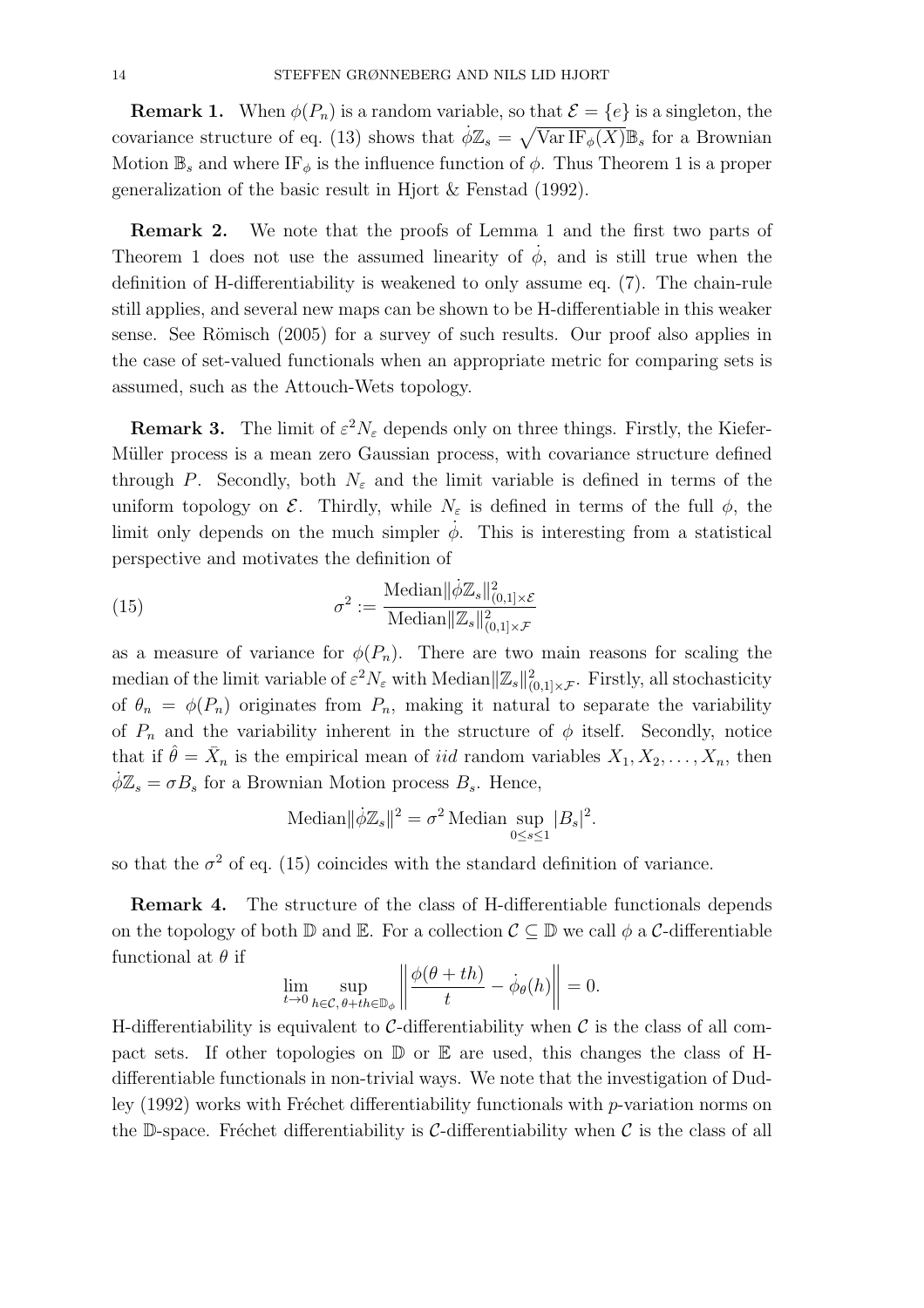bounded sets of  $\mathbb{D}$ , which is strictly stronger than H-differentiability – when the same topology is used. However, the classes of H-differentiable and Fréchet differentiable functionals are incommensurable when different topologies are used. See Section 5.2 of Shao (2003) for examples of this incommensurability, and exercise 5.27 of Shao (2003) for a class of functionals of the classical empirical distribution which are Fréchet differentiable with respect to the  $L_1$ -norm, but not H-differentiable with respect to the uniform norm. We have followed van der Vaart & Wellner (1996) in working with the uniform topology on both  $D$  and  $E$ .

**Remark 5.** When working with estimators of the form  $\hat{\theta}_n = \phi(P_n) + R_n$ , we can no longer guarantee the measurability of  $\{N_{\varepsilon} < \infty \text{ for each } \varepsilon > 0\}$  as eq. (10) need not hold. If  $R_n \neq 0$  but  $R_n \xrightarrow[n \to \infty]{a.s.*} 0$ , this only provides a the existence of a version of the measurable cover of  $\|\hat{\theta}_n - \phi(P)\|$ , which we denote by  $\|\hat{\theta}_n - \phi(P)\|^*$ , that converges to zero almost surely. Although the convergence of eq. (12) is valid without measurability, we can only guarantee the measurability of  $\{N_{\varepsilon}^{\star} < \infty\}$  for  $\varepsilon > 0$  where  $N_{\varepsilon}^{\star} := \sup\{n : ||\hat{\theta}_n - \theta||_{\mathcal{E}}^{\star} > \varepsilon\}.$ 

### 3. Sequential confidence sets

As in Hjort & Fenstad (1992) and Stute (1983), our results about the limiting distribution of  $\varepsilon^2 N_{\varepsilon}$  can be used to construct sequential fixed-volume confidence regions. As our limit result encompasses all H-differentiable functionals, this leads to new confidence sets for many estimators, the Nelson–Aalen estimator being one of them. In this connection we remark that Bandyopadhyay et al. (2003) find fixedvalue confidence intervals for the H-differentiable functional

(16) 
$$
\phi(F_{X,Y}) = \int F_X dF_Y = P(X \le Y).
$$

The basis for their construction of a fix-volume confidence set for  $P(X \leq Y)$  is a direct application of a special case of Theorem 1.

The connection between the limit of  $N_{\varepsilon}$  and the construction of fixed-width confidence sets is as follows. Calculate or approximate the upper  $\alpha$  quantile of the limit variable of the theorem and denote this quantile by  $\lambda_{\alpha}$ . Fix the radius of the confidence set as  $\varepsilon_0$  and compute  $m = [\lambda_\alpha/\varepsilon_0^2]$ . By the distributional convergence, we get that

(17) 
$$
P(\varepsilon^2 N_{\varepsilon} < \lambda_{\alpha}) = P(||\phi(P_n) - \phi(P)||_{\varepsilon} \le \varepsilon_0 \text{ for all } n \ge m)
$$

$$
= P(\phi(P) \in B(\varepsilon_0, \phi(P_n)) \text{ for all } n \ge m)
$$

is close to  $1 - \alpha$  where

$$
B(\varepsilon, y) = \{x : ||x - y||_{\varepsilon} \le \varepsilon\}
$$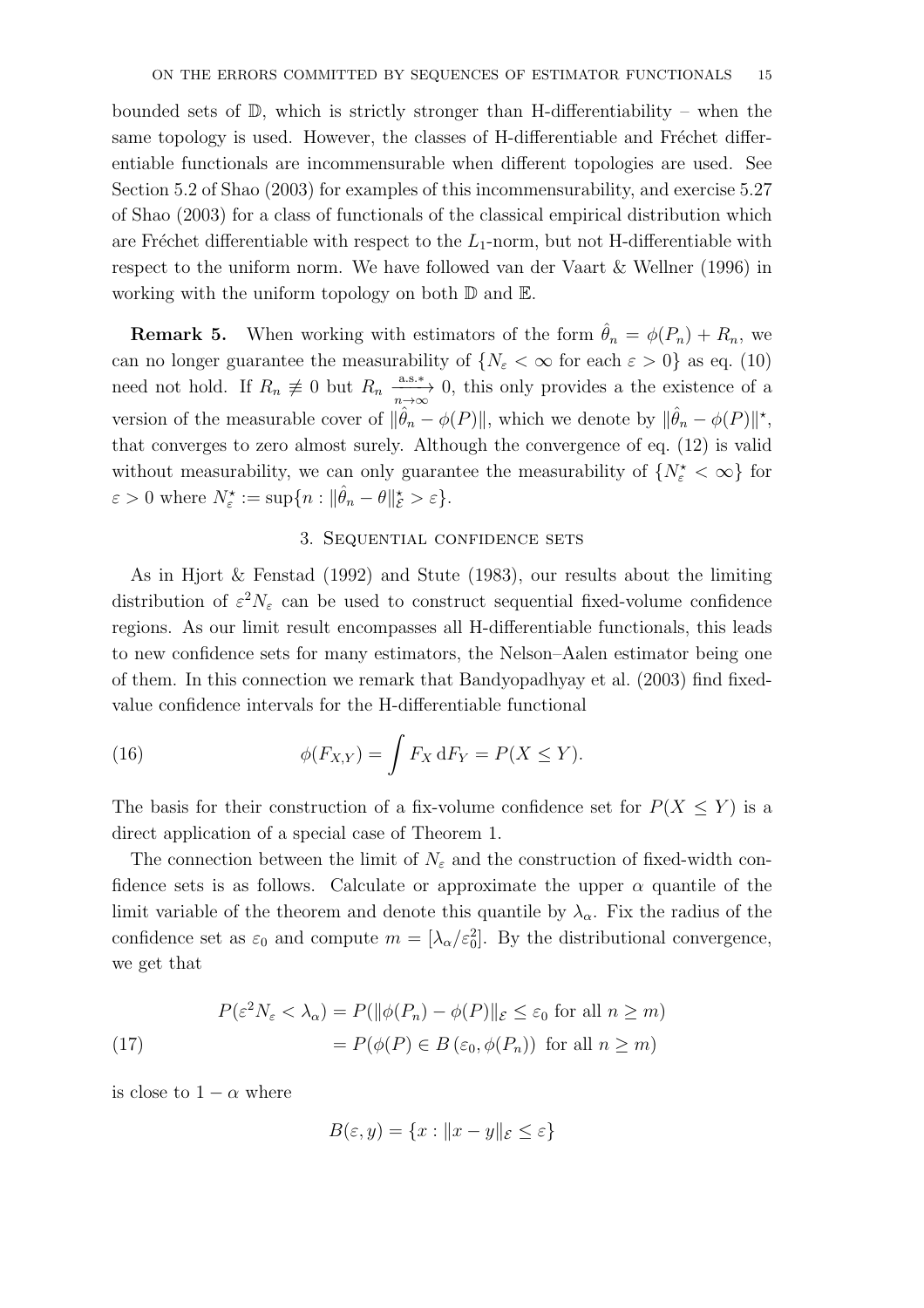is an  $\varepsilon$ -ball in  $l^{\infty}(\mathcal{E})$ . This has intuitive appeal. Whereas confidence sets are usually of the form

$$
P(\phi(P) \in C_n) \ge 1 - \alpha, \quad \text{for all } n \ge m
$$

and thus only give a probability statement for one  $n \geq m$  at the time, a fixed-volume confidence set gives a simultaneous answer for all  $n \geq m$ . This is intuitively pleasing, and Hjort & Fenstad (1992) humorously mentioned that even Serfling's physician (Serfling, 1980, page 49) is interested in sequential fixed-volume confidence regions.

The difficult step in constructing the fixed width confidence set of eq. (17) is to calculate  $\lambda_{\alpha}$ . In some special cases, as in the case of eq. (16), the limit distribution of  $\varepsilon^2 N_{\varepsilon}$  can be found in a closed form expression. This seems out of reach for a completely general H-differentiable  $\phi$ . However, in some cases we can find useful approximations for tail-probabilities of  $\|\dot{\phi}\mathbb{Z}_{s}\|_{(0,1]\times\mathcal{E}}^2$ . Although this quantile can in theory be simulated directly from the Donsker Theorem, this is often very time consuming, if even possible.

When the limit variable  $\phi \mathbb{Z}_s$  is Gaussian, we have the well-developed theory of Gaussian tail bounds at our disposal. Under typical conditions,  $\phi \mathbb{Z}_s$  has zero mean – see Section 3.9.2 of van der Vaart & Wellner (1996). In this case we can use Proposition A.2.1 of van der Vaart & Wellner (1996) that gives the Borell inequality in the form

$$
(18) \quad P(\|\dot{\phi}\mathbb{Z}_{s}\|_{(0,1]\times\mathcal{E}}^{2}\geq\lambda)=P(\|\dot{\phi}\mathbb{Z}_{s}\|_{(0,1]\times\mathcal{E}}\geq\sqrt{\lambda})<2\exp\left(-\frac{\lambda}{8\mathbb{E}\|\dot{\phi}\mathbb{Z}_{s}\|_{(0,1]\times\mathcal{E}}^{2}}\right)
$$

for all  $\lambda > 0$ . The following Lemma shows that the above inequalities are non-trivial under our assumptions.

**Lemma 2.** Let  $\mathbb{Z}_s(f) = \mathbb{Z}(s, f)$  be a Kiefer-Müller process indexed by  $[0, 1) \times \mathcal{F}$ and  $\phi \mathbb{Z}_s$  is  $\dot{\phi}$  evaluated at the map  $f \mapsto \mathbb{Z}_s(f)$ . Given assumptions 1-3,  $\|\dot{\phi}\mathbb{Z}_s\|_{(0,1]\times\mathcal{E}}$ has finite second moment.

Proof. By Proposition 1 below, we have

$$
\mathbb{E} \|\dot{\phi}\mathbb{Z}_s\|_{(0,1]\times\mathcal{E}}^2 = \int_0^\infty P(\|\dot{\phi}\mathbb{Z}_s\|_{(0,1]\times\mathcal{E}}^2 > x) \,dx \le 2 \int_0^\infty P(\|\dot{\phi}\mathbb{Z}_s\|_{\mathcal{E}}^2 > x) \,dx = 2\mathbb{E} \|\dot{\phi}\mathbb{Z}\|_{\mathcal{E}}^2
$$

As  $\dot{\phi}\mathbb{Z}$  is the weak limit of  $\sqrt{n}[\phi(P_n) - \phi(P)]$  as  $n \to \infty$ , Lemma 2.3.9 of van der Vaart & Wellner (1996) shows that  $\mathbb{E} \Vert \dot{\phi} \mathbb{Z} \Vert_{\mathcal{E}}^2$  $\mathcal{E}$  is finite.

The expectation of inequality 18 is simpler to approximate than the full distribution of  $\|\dot{\phi}\mathbb{Z}_s\|^2_{(0,1]\times\mathcal{E}}$  and provides a general bound for  $\lambda_{\alpha}$ . However,  $\mathbb{E}\|\dot{\phi}\mathbb{Z}\|^2_{\mathcal{E}}$  $\frac{2}{\mathcal{E}}$  is often difficult to compute and the constants involved can be improved in special cases. The following subsections gives explicit bounds for some classes of special cases.

Remark 6. The confidence sets presented in this section rely on the approximation  $P(\varepsilon^2 N_{\varepsilon} < \lambda_{\alpha}) \approx 1 - \alpha$  through Theorem 1. An alternative construction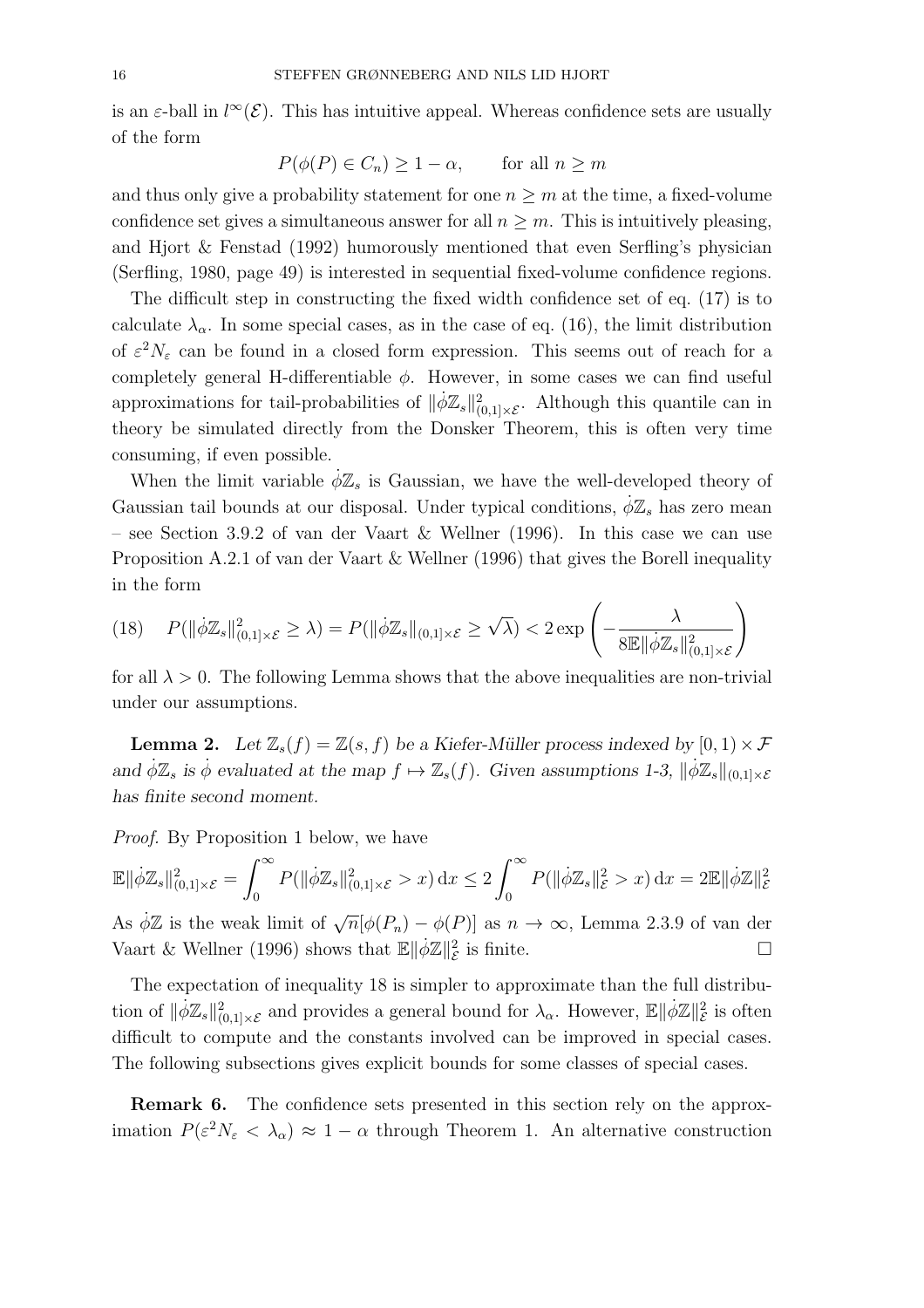of approximate sequential confidence sets for a fixed  $\varepsilon > 0$  can be based on the following observation. Let

$$
(s,e) \mapsto R_{ms}(e) = \left[\phi(P_{[ms]})(e) - \phi(P)(e)\right] - \left[\dot{\phi}(P_{[ms]} - P)\right]
$$

and suppose a bound of the type

(19) 
$$
P\left(\sup_{s\geq 1, e\in\mathcal{E}}|R_{ms}(e)| > y\right) \leq r(y)
$$

is known. Following the notation of Section 1, the triangle inequality shows that

(20) 
$$
P(\varepsilon^2 N_\varepsilon > y) \le P\left(\sqrt{m} \sup_{s \ge 1, e \in \mathcal{E}} |\dot{\phi}(P_{[ms]} - P)(e)| > \sqrt{y_0}/2\right) + r\left(\sqrt{y_0}/2\right).
$$

By the linearity of  $\dot{\phi}$ , the first term is the supremum of a sequential empirical process, for which non-asymptotic bounds exist. The inequality of Talagrand (1996) applies to sequential empirical processes as well, as it is proved through estimating the Laplace transform, and the exponentiated partial sum is a submartingale, so that Doob's inequality can be applied. However, although good constants for the Talagrand inequality are given in Massart (2000) for the non-sequential empirical process, we are unaware of analogous results for the sequential case. Supposing such constants known, one could bound any quantile from eq. (20). However, it may be difficult to find useful r-functions for eq.  $(19)$ . Analogously to the unspecified precision underlying  $P(\varepsilon^2 N_{\varepsilon} < \lambda_{\alpha}) \approx 1 - \alpha$ , one could also give conditions securing  $\sup_{s>1,e\in\mathcal{E}}|R_{ms}(e)|=o_p(1)$  and ignore the second term of eq. (20) when solving for  $y$  in eq.  $(20)$ .

3.1. A reduction to the Kolmogorov–Smirnov limit. The weak limit of  $\varepsilon^2 N_{\varepsilon}$ is almost the limit of the Kolmogorov–Smirnov Goodness-of-fit functional for the estimator  $\phi(P_n)$ . Approximating such goodness-of-fit limits is a well-known problem and have been studied in many settings. The following result relates the  $\varepsilon^2 N_{\varepsilon}$  limit to that of the Kolmogorov–Smirnov functional.

**Proposition 1.** Let  $\mathbb{Z}_s(f) = \mathbb{Z}(s, f)$  be a Kiefer-Müller process indexed by  $[0, 1) \times \mathcal{F}$  and  $\phi \mathbb{Z}_s$  is  $\dot{\phi}$  evaluated at the map  $f \mapsto \mathbb{Z}_s(f)$ . Given assumptions 1-3, we have

$$
P(\|\dot{\phi}\mathbb{Z}_{s}\|_{(0,1]\times\mathcal{E}}>\lambda)\leq 2P(\|\dot{\phi}\mathbb{Z}\|_{\mathcal{E}}>\lambda).
$$

where  $\mathbb Z$  is an  $\mathcal F$ -Brownian Bridge.

*Proof.* Fix an integer  $k > 0$  and let  $m = 2^k$ . For  $k = 1, 2, ..., m$  and  $t \in [0, 1]^d$ , let

$$
U_k(e) = \dot{\phi} \mathbb{Z}_{j/m}(e) - \dot{\phi} \mathbb{Z}_{(j-1)/m}(e)
$$

which is a symmetric stochastic process, and where  $U_1, U_2, \ldots, U_k$  are independent of each other. As  $\phi \mathbb{Z}_{j/m}(e) = \sum_{i=1}^{j} U_i(e)$ , the general Lévy's inequality given e.g.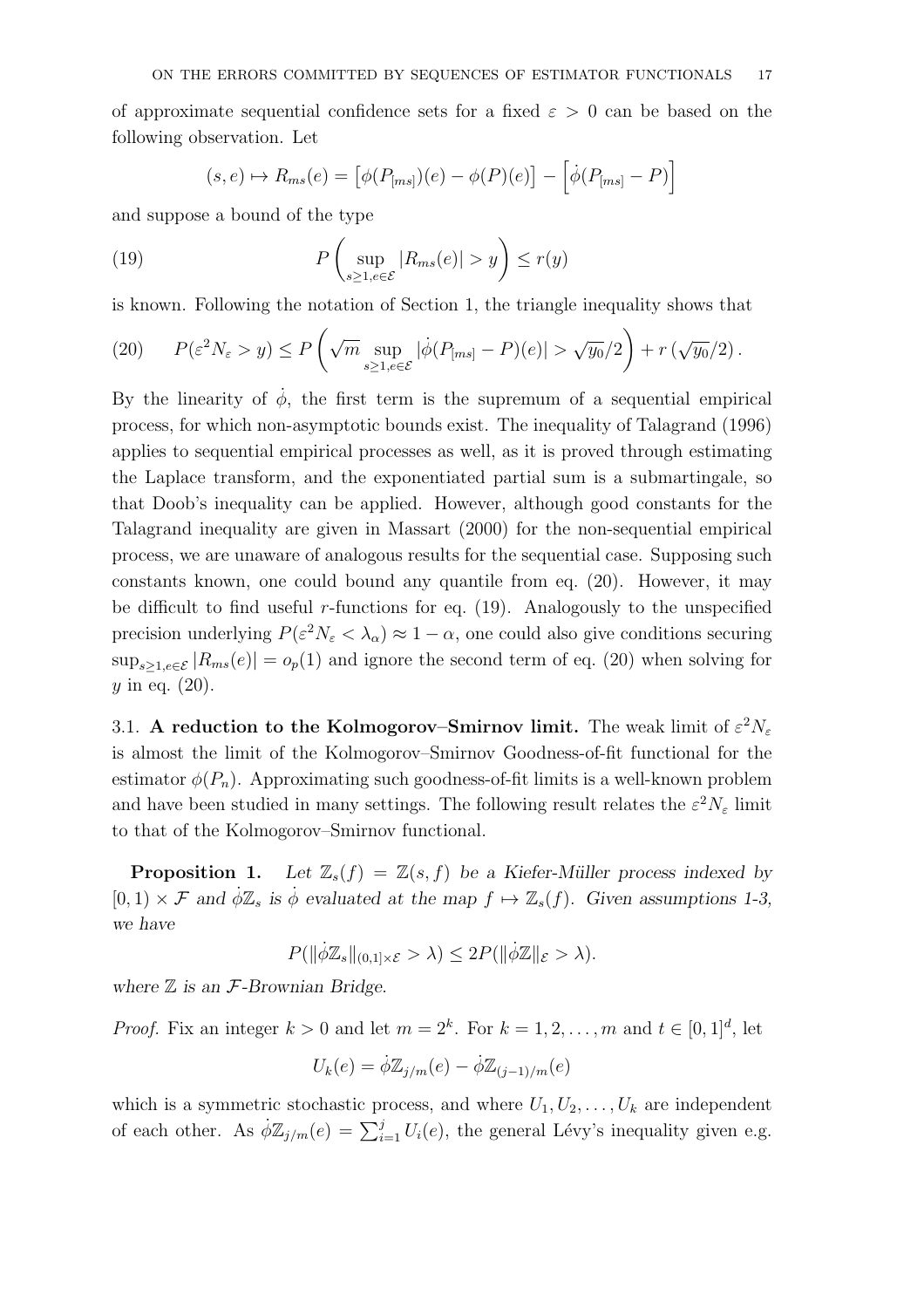in Proposition A.1.2 in van der Vaart & Wellner (1996), shows that

$$
P\left(\sup_{1\leq j\leq m} \|\dot{\phi}\mathbb{Z}_{j/m}\|_{\mathcal{E}} > \lambda\right) = P\left(\sup_{1\leq j\leq m} \left\|\sum_{i=1}^j U_i\right\|_{\mathcal{E}} > \lambda\right) \leq 2P\left(\left\|\sum_{i=1}^m U_i\right\|_{\mathcal{E}} > \lambda\right),
$$

which equals  $2P(\|\dot{\phi}\mathbb{Z}_1\|_{\mathcal{E}} > \lambda)$ . As  $\mathbb{Z}_1$  is an *F*-Brownian Bridge, the claimed upper bound follows from monotone convergence as  $k \to \infty$ .

The above result leads e.g. to explicit bounds for the limit distribution of  $\varepsilon^2 N_{\varepsilon}$ for the two-dimensional empirical distribution function through the results of Adler & Brown (1986). Let W be a two-dimensional real valued  $F$ -Brownian-Bridge on  $\mathbb{R}^2$  and  $\mathbb K$  an F-Kiefer-process on  $(0,1] \times \mathbb{R}^2$ . The above lemma, symmetry of zero mean Gaussian processes and Theorem 3.1 of Adler & Brown (1986) shows that for any  $F$ , we have

$$
P\left(\sup_{(s,t)\in(0,1]\times\mathbb{R}^2}|\mathbb{Z}_s(t)|>\sqrt{\lambda}\right)\leq 2P\left(\sup_{t\in\mathbb{R}^2}|\mathbb{W}(t)|>\sqrt{\lambda}\right)
$$

$$
\leq 4P\left(\sup_{t\in\mathbb{R}^2}\mathbb{W}(t)>\sqrt{\lambda}\right)\leq 4\sum_{k=1}^{\infty}(8k^2\lambda-2)e^{-2k^2\lambda}.
$$

3.2. Gaussian Local Martingales. If  $\dot{\phi}W^{\circ}$  is a univariate local martingale indexed by  $[0, \tau)$  the limit variable of  $N_{\varepsilon}$  has a particularly simple structure.

**Theorem 2.** Assume that  $\mathbb{D}_0$  is linear, that  $\mathcal{E}$  is  $[0, \tau)$  for some  $0 < \tau < \infty$ , and that for each s, the process  $\dot{\phi}(\mathbb{Z}_s)(t)$  is a square integrable continuous local martingale in t starting at zero. Let  $\langle \dot{\phi} W^{\circ}, \dot{\phi} W^{\circ} \rangle$ be the covariation process of  $\dot{\phi}W^{\circ}$  and define  $\sigma^2(t) = \inf \left\{ s : \left\langle \dot{\phi}W^{\circ}, \dot{\phi}W^{\circ} \right\rangle \right\}$  $s > t$ . Then the limit variable of Theorem 1 has the same distribution as  $\sigma^2 ||\mathbb{S}||_{[0,1]^2}^2$  where  $\mathbb{S}$  is a Brownian Sheet on  $[0, 1]^2$  and  $\sigma^2 = \sigma^2(\tau)$  is non-stochastic.

Proof. The Dambis Dubuins-Schwarz Theorem (Revuz & Yor, 1999, Theorem V.1.6) shows that there exists a version W of Brownian Motion so that  $W(\sigma^2(t)) = \dot{\phi}W^{\circ}(t)$ . As  $\dot{\phi}W^{\circ}$  is a continuous mean zero Gaussian process with a product covariance structure given by eq. (13), its quadratic variation process is non-stochastic (see exercise V.1.14 Revuz & Yor, 1999). Hence,

$$
\mathbb{E}\dot{\phi}W^{\circ}(t)\dot{\phi}W^{\circ}(s) = \mathbb{E}W(\sigma^{2}(t))W(\sigma^{2}(s)) = \sigma^{2}(t) \wedge \sigma^{2}(s).
$$

Theorem 1 shows that  $\phi \mathbb{Z}$  is a continuous mean zero Gaussian process with a product covariance structure given by eq. (13). As the distribution of a mean zero Gaussian process is determined by its covariance structure, this shows that defining S by  $\dot{\phi}\mathbb{Z} = \mathbb{S}(s, \sigma^2(t))$  makes  $\mathbb{S}(s, t)$  a Brownian Sheet on  $[0, 1] \times [0, \sigma^2(\tau)]$ . Let N be the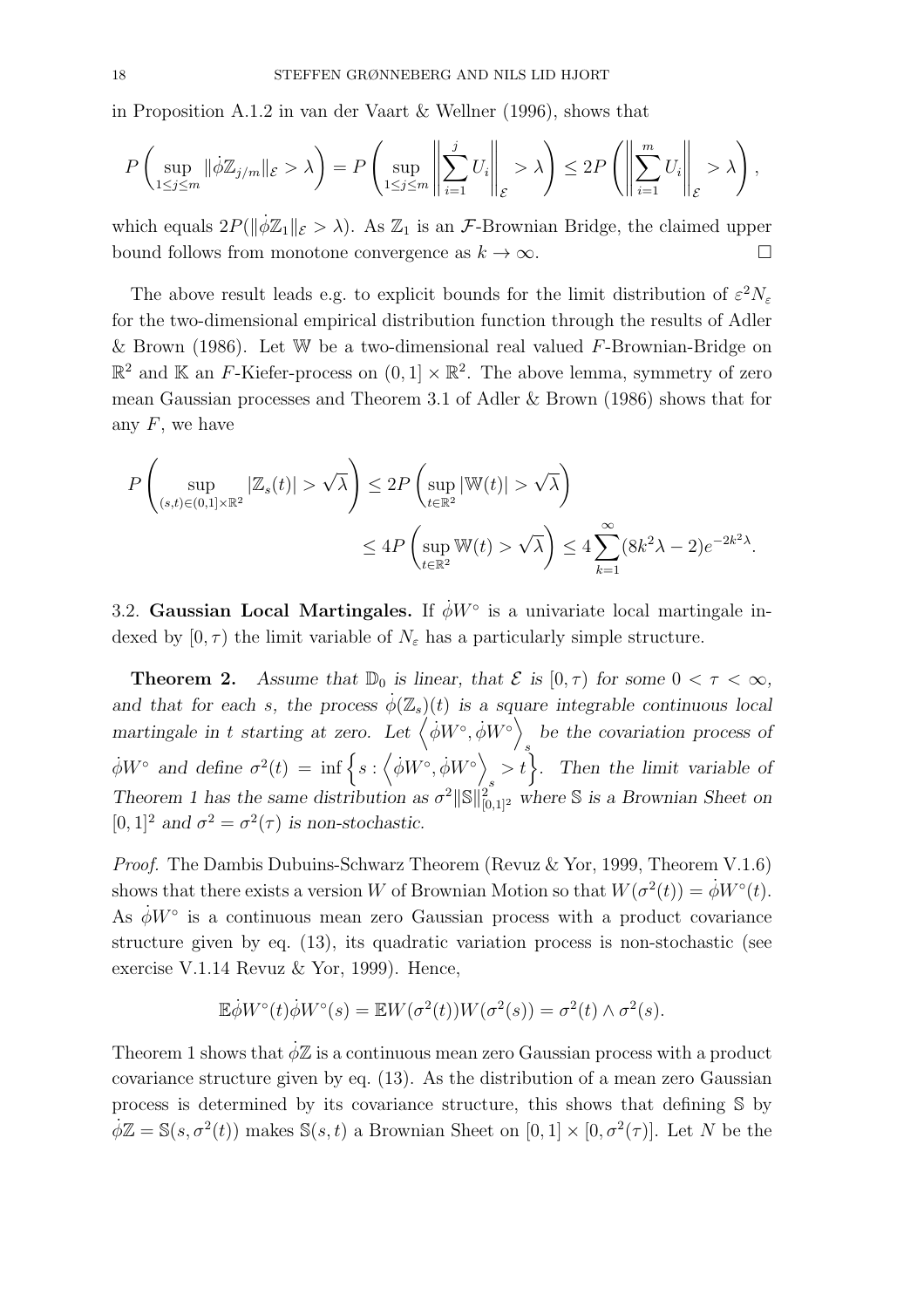limit variable of Theorem 1. As  $\dot{\phi}W^{\circ}$  is continuous, its quadratic variation is also continuous, which makes its inverse  $\sigma^2(t)$  continuous as well. Hence,

$$
N = \left(\sup_{0 \le s \le 1} \sup_{0 \le t \le \tau} \left| \mathbb{S}(s, \sigma^2(t)) \right| \right)^2 = \left(\sup_{0 \le s \le 1} \sup_{0 \le t \le 1} \left| \mathbb{S}(s, t\sigma^2(\tau)) \right| \right)^2.
$$

The time scaling property of the Brownian Sheet then shows that

$$
N = \sigma^{2}(\tau) \left( \sup_{0 \le s \le 1} \sup_{0 \le t \le 1} \left| \tilde{\mathbb{S}}(s, t) \right| \right)^{2} = \sigma^{2} ||\tilde{\mathbb{S}}||_{[0,1]^{2}}^{2}
$$

where  $\tilde{\mathbb{S}}$  is a Brownian Sheet on  $[0, 1]^2$ . .

This leads directly to the following result concerning the Nelson–Aalen estimator. Its proof follows as a direct consequence of Theorem 2 from the well-known fact that the Nelson–Aalen estimator is composed of H-differentiable maps (van der Vaart & Wellner, 1996, Example 3.9.19) and has a Gaussian Martingale limit. We also note that a completely analogous corollary is also valid for the Kaplan–Meier estimator (see example 3.9.31 of van der Vaart & Wellner (1996) and Theorem IV.3.2 of Andersen et al. (1992)).

**Corollary 1.** Let  $N_{\varepsilon}$  be the last time the Nelson–Aalen estimator  $\hat{\Lambda}_n$  is more than  $\varepsilon$  away from  $\Lambda$  with respect to supremum distance and let

$$
\sigma^{2}(t) = \int_{[0,t]} \frac{1 - \Delta \Lambda(z)}{P\{Z \geq z\}} d\Lambda(z).
$$

Then

(21) 
$$
\varepsilon^2 N_{\varepsilon} \xrightarrow[\varepsilon \to 0^+]{\mathscr{W}} \sigma^2 \left( \sup_{0 \le s \le 1} \sup_{0 \le t \le 1} |\mathbb{S}(s, t)| \right)^2
$$

for a Brownian Sheet S on  $[0,1]^2$  and where  $\sigma^2 = \sigma^2(\tau)$ .

This can also be seen independently when working directly with the heuristics leading to Theorem 1 through

$$
\mathbb{Y}_m(s,t) = \sqrt{m}(\hat{\Lambda}_{[ms]}(t) - \Lambda(t))
$$

using martingale calculus. Using theory presented in Andersen et al. (1992), convergence of  $\mathbb{Y}_m(s,t)$  to the Brownian Sheet  $W(s, \sigma^2(t))$  as  $m \to \infty$  can be proven. However, such a proof would use the fine structure of  $\phi$ . In contrast, the above corollary is a trivial consequence of Theorem 2, and only rests on the well-known martingale structure of  $\dot{\phi} \mathbb{Z}_s$ .

In the setting of Theorem 2, we can reach tight and general bounds for the  $m$  of eq. (17). Let  $b = \sqrt{\lambda_{\alpha}}/\sigma$  where  $\lambda_{\alpha}$  is the upper  $\alpha$  quantile of  $\sigma^2 ||S||_{[0,1]^2}$ . We have that

(22) 
$$
P(||B_s||_{[0,1]} > b) \le P(||\mathbb{S}(s,t)||_{[0,1]^2} > b) = \alpha \le 2P(||B_s||_{[0,1]} > b),
$$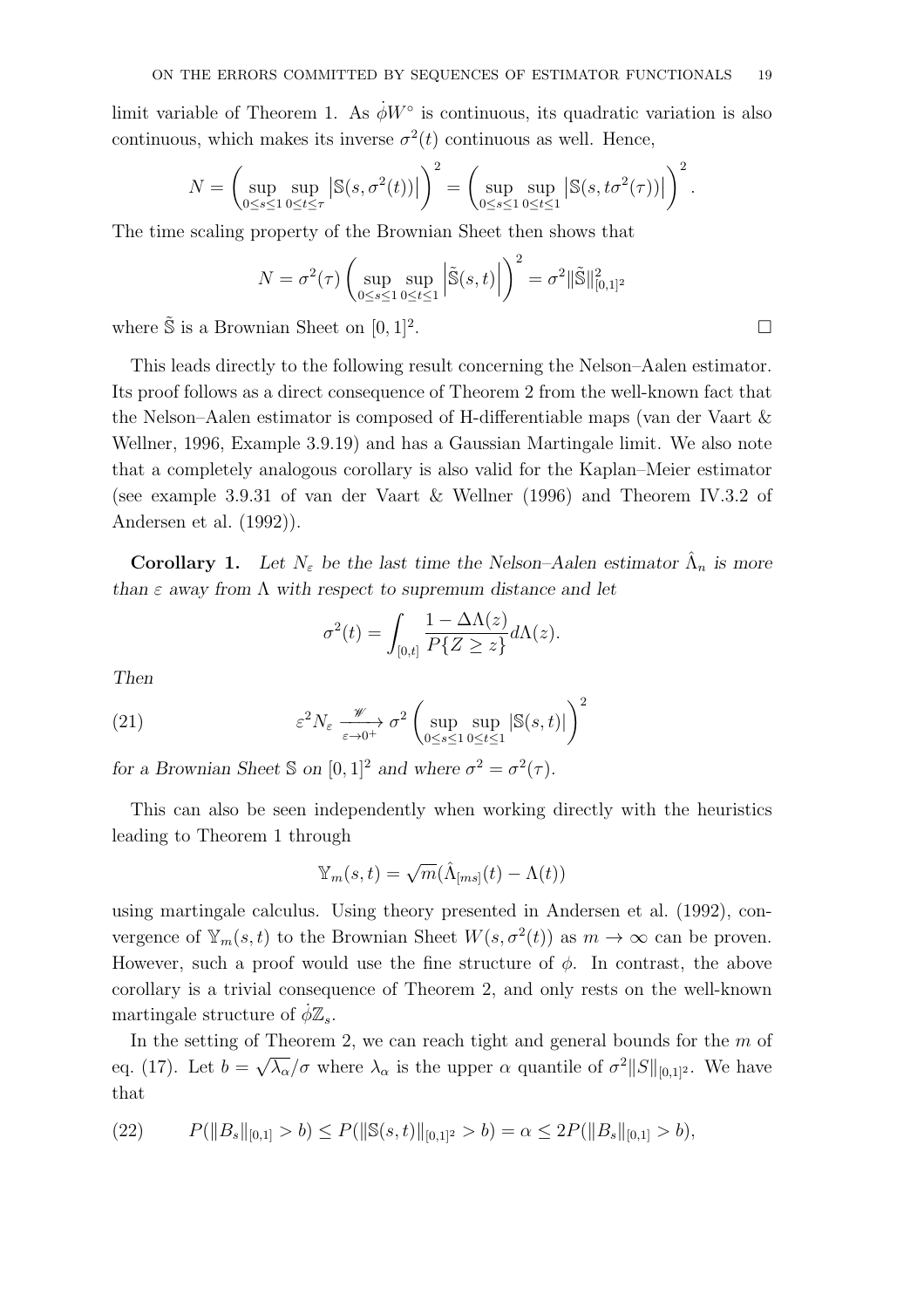where B is Brownian motion on  $[0, 1]$  and where the upper bound is analogous to Proposition 1. Hence,

$$
A^{-1}(\sqrt{\alpha}) \le b \le A^{-1}(\sqrt{\alpha}/2)
$$

where

$$
A(\lambda) = 1 - \sum_{k=-\infty}^{\infty} (-1)^k \left[ \Phi((2k+1)\lambda) - \Phi((2k-1)\lambda) \right]
$$

is the cumulative distribution function of  $||B_s||_{[0,1]}$  given in Section 2.7 of Sen (1981). As  $m = [\lambda_{\alpha}/\varepsilon^2]$ , we get that

$$
\sigma^2 A^{-1} (\sqrt{\alpha})^2 / \varepsilon_0^2 \le m \le \sigma^2 A^{-1} (\sqrt{\alpha}/2)^2 / \varepsilon_0^2 + 1.
$$

One may improve on this bound by approximating the distribution of  $\|\mathbb{S}(s, t)\|_{[0,1]^2}$ directly instead of using eq.  $(22)$ .

3.3. An application to risk averse stochastic problems. As discussed in Shapiro & Ruszczynski (2008), there is a rich class of applications in operations research where one encounters problems of the form

$$
\min_{x \in X} g(x)
$$

where  $q(x) = \mathbb{E}G(x, \xi)$  is the expected loss of a loss-function G defined in terms on a random vector  $\xi$  which has a known distribution and is supported on a set  $\Xi \subseteq \mathbb{R}^d$ . Often  $q(x)$  is difficult to compute, but  $G(x,\xi)$  is simpler to compute, while  $\xi$  is possible to simulate. As numerical optimization of eq. (23) requires many evaluations of  $g(x)$  at different values of x, a well-motivated procedure is to approximate  $g(x)$ by

$$
\hat{g}_n(x) = \frac{1}{n} \sum_{i=1}^n G(x, \xi_i)
$$

where  $\xi_1, \xi_2, \ldots, \xi_n$  are *iid* realizations of  $\xi$ . The so-called sample average approximation to the stochastic problem of eq. (23) is then

(24) 
$$
\min_{x \in X} \hat{g}(x).
$$

Shapiro (2008) derives limit theorems for the sample average approximation for certain minimax stochastic problems by showing that under certain assumptions that are natural in many operation research problems, the estimator of eq. (24) is a H-differentiable functional of the empirical distribution. Under uniqueness assumptions on the optimization problem, the functional delta method then shows that  $\sqrt{n}(v_n - v)$  is asymptotically normal, where  $v_n = \min_{x \in X} \hat{g}(x)$  and  $v = \min_{x \in X} g(x)$ . For concreteness, let us work with the following risk averse stochastic problem, given by

$$
\min_{x \in X} \rho_{\lambda} [G(x, \xi)]
$$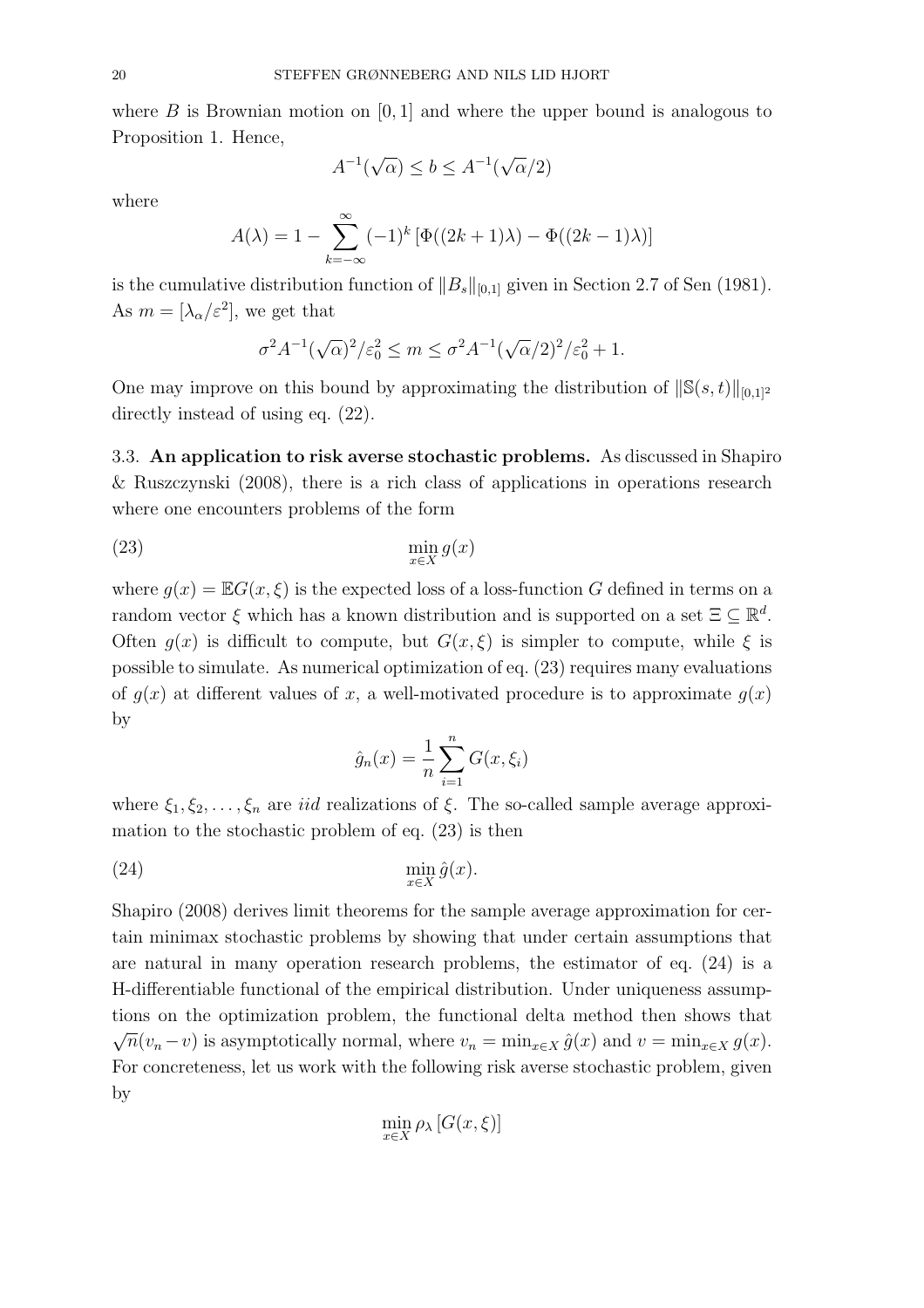where  $G : \mathbb{R}^m \times \Xi$  and  $\rho_{\lambda}(Z) := \mathbb{E}Z + \lambda \mathbb{E}[Z - \mathbb{E}Z]_{+}$  is the so-called absolute semideviation risk measure with  $\lambda \in [0, 1]$ . A most fundamental problem for using sample average approximations is how to choose  $n$ . First of all, one needs to guarantee that approximating  $g(x)$  by  $\hat{g}(x)$  does not distort the minimum value too much. Secondly, one needs to make sure that the size of  $n$  that guarantees such a sufficient precision level is not so large as to exceed the computational burden of working work directly with  $g(x)$ . Through assuming an exponential bound of the moment generating function of  $\xi$ , Shapiro (2008) provides a formula for  $n(\alpha, \varepsilon)$  such that for a given  $\alpha > 0$ ,

(25) 
$$
P(|\hat{v}_{n(\alpha,\varepsilon)} - v| < \varepsilon) \ge 1 - \alpha
$$

where

(26) 
$$
n(\alpha, \varepsilon) = \frac{C_1}{\varepsilon^2} \left( \log \frac{C_2}{\varepsilon} + \log \alpha^{-1} \right)
$$

for constants  $C_1, C_2$  depending on G, X and the distribution of  $\xi$  only. Without assuming exponential bounds for the moment generating function of  $\xi$ , Theorem 1 identifies the limit distribution of  $\varepsilon^2 N_{\varepsilon} = \varepsilon^2 \sup\{n : |v_n - v| > \varepsilon\}$ . Assuming the uniqueness conditions stated in Shapiro (2008),  $v_n$  is asymptotically Gaussian, so that Remark 1 and the computations of Section 3.2 shows that

(27) 
$$
n \ge N(\alpha, \varepsilon) := \sigma^2 A^{-1} (\sqrt{\alpha}/2)^2 / \varepsilon^2
$$

implies that

(28) 
$$
P(|\hat{v}_m - v| < \varepsilon \text{ for all } m \ge n)
$$

is close to  $1 - \alpha$  for sufficiently small  $\varepsilon$ . Here  $\sigma^2$  is the asymptotic variance of  $\sqrt{n}(v_n - v)$  which is given in Equation 3.11 of Shapiro (2008) as

$$
\sigma^{2} = \text{Var} \left\{ G(x^{*}, \xi) + \lambda \alpha^{*} \left[ G(x^{*}, \xi, -\mathbb{E}G(x^{*}, \xi) \right]_{+} + \lambda (1 - \alpha^{*}) \left[ -G(x^{*}, \xi) - \mathbb{E}G(x^{*}, \xi) \right]_{+} \right\}
$$

defined in terms of

$$
x^* = \operatorname*{argmin}_{x \in X} \rho_\lambda \left[ G(x, \xi) \right], \qquad \alpha^* = P(G(x^*, \xi) \leq \mathbb{E} G(x^*, \xi)).
$$

This result is valid under much less stringent assumptions than that of Shapiro (2008), but is asymptotic in contrast to the finite sample bound of  $n(\alpha, \varepsilon)$  in eq. (26). It is interesting to note that  $n(\alpha, \varepsilon)$  is larger than  $N(\alpha, \varepsilon)$  by a factor of log  $\varepsilon^{-1}$ . This seems to originate from the coarseness of the exponential inequalities used in Shapiro (2008).

#### 4. Further applications

This section surveys other statistically motivated applications of Theorem 1.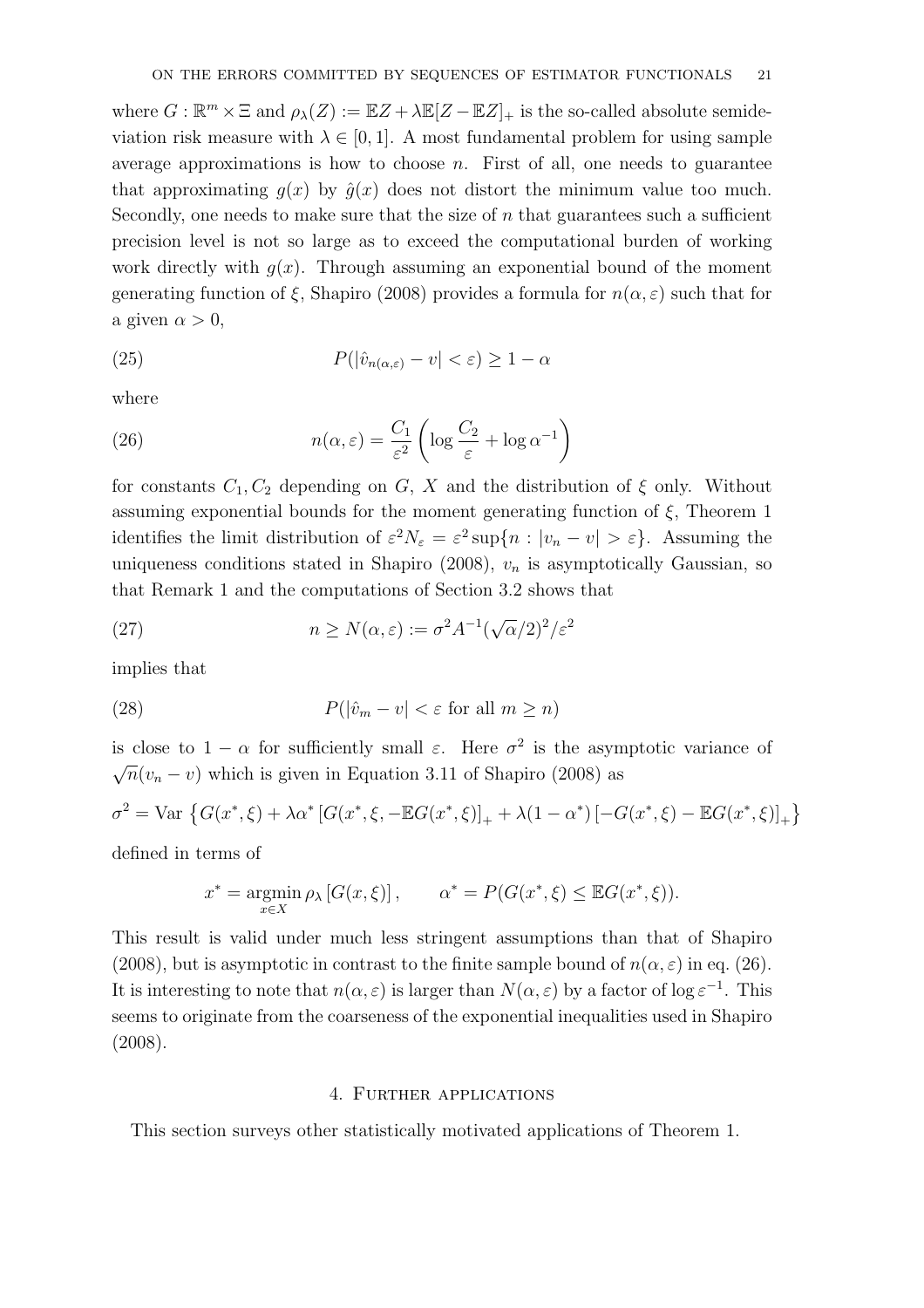4.1. The multivariate case. Although we have suppressed it from our notation, Theorem 1 is valid also in the multivariate case. Given a norm  $\|\cdot\|_{\mathbb{R}^d}$  on  $\mathbb{R}^d$ , such as the Euclidean or the maximum norm, we can work with

$$
l^{\infty}(\mathcal{E}) = \left\{ f \in M(\mathcal{E} \mapsto \mathbb{R}^d) : \sup_{e \in \mathcal{E}} \| f(e) \|_{\mathbb{R}^d} < \infty \right\}
$$

where  $M(\mathcal{E} \mapsto \mathbb{R}^d)$  is the space of all functions from  $\mathcal{E}$  to  $\mathbb{R}^d$ . Suppose that  $\hat{\theta}_{1,n} \xrightarrow[n \to \infty]{a.s.*}$  $\theta_1$  and  $\hat{\theta}_{2,n} \stackrel{\text{a.s.}*}{\longrightarrow} \theta_2$  are two sequences of estimators pertaining to the regularity conditions of Theorem 1 and let

$$
N_{\varepsilon} := \sup \left\{ n : \left\| \hat{\theta}_{1,n} - \theta_1 \right\| > \varepsilon \text{ and } \left\| \hat{\theta}_{2,n} - \theta_2 \right\| > \varepsilon \right\}
$$

$$
= \sup \left\{ n : \max \left\{ \left\| \hat{\theta}_{1,n} - \theta_1 \right\|, \left\| \hat{\theta}_{1,n} - \theta_1 \right\| \right\} > \varepsilon \right\}
$$

be the last time an error larger than  $\varepsilon$  is committed both for  $\hat{\theta}_{1,n}$  and  $\hat{\theta}_{2,n}$ . As the map  $F \mapsto (F, F)$  is linear and hence trivially H-differentiable, the chain-rule of H-differentiability and Theorem 1 show that

$$
\varepsilon^{2} N_{\varepsilon} \xrightarrow[\varepsilon \to 0^{+}]{\mathscr{W}*} \sup_{(i,s,e)\in\{1,2\}\times(0,1]\times\mathscr{E}} |\mathbb{Z}_{i,s}(e)|^{2} = ||\mathbb{Z}_{s}(e)||_{(0,1]\times\mathscr{E}}^{2}
$$

for a vector-valued Kiefer-Müller process  $\mathbb{Z}_s = (\mathbb{Z}_{1,s}, \mathbb{Z}_{2,s})$ . Note that  $\mathbb{Z}_{1,s}$  and  $\mathbb{Z}_{2,s}$ are independent if  $\sqrt{n}(\hat{\theta}_{1,n} - \theta_1)$  is asymptotically independent of  $\sqrt{n}(\hat{\theta}_{2,n} - \theta_2)$ .

4.2. The number of  $\varepsilon$ -misses and two new variables. So far we have only worked with the variable  $N_{\varepsilon}$ . However, weak convergence of several statistically interpretable variables also follow from Lemma 1.

Corollary 2. Let

$$
Q_{\varepsilon} = \sum_{n=1}^{\infty} I\{ \|\phi(P_n) - \phi(P)\| \ge \varepsilon \}
$$

be the number of errors larger than  $\varepsilon$ . Further let

$$
R_{\varepsilon}(a,b) = \frac{\sum_{n=1}^{\infty} I\{a\varepsilon \le ||\phi(P_n) - \phi(P)|| \le b\varepsilon\}}{\sum_{n=1}^{\infty} I\{||\phi(P_n) - \phi(P)|| \ge \varepsilon\}}
$$

be the ratio of errors of sizes contained in  $[a \in b \infty]$  relative to all errors larger than  $\varepsilon$ and

$$
M_{\varepsilon} = \frac{\sum_{n=1}^{\infty} \|\phi(P_n) - \phi(P)\| I\{\|\phi(P_n) - \phi(P)\| \ge \varepsilon\}}{\sum_{n=1}^{\infty} I\{\|\phi(P_n) - \phi(P)\| \varepsilon \ge \varepsilon\}},
$$

the mean size of errors larger than  $\varepsilon$ . We then have that

$$
\varepsilon^2 Q_{\varepsilon} \xrightarrow[\varepsilon \to 0^+]{} \int_0^\infty I\left\{ \|\dot{\phi}\mathbb{Z}_s\|_{\varepsilon} \ge 1 \right\} \,\mathrm{d}s.
$$

Denoting the limit variable of  $\varepsilon^2 Q_{\varepsilon}$  by Q, we further have

$$
R_{\varepsilon}(a,b) \xrightarrow[\varepsilon \to 0^+]{} Q^{-1} \int_0^{\infty} I\left\{a \leq \|\dot{\phi}\mathbb{Z}_s\|_{\mathcal{E}} \leq b\right\} \,\mathrm{d}s,
$$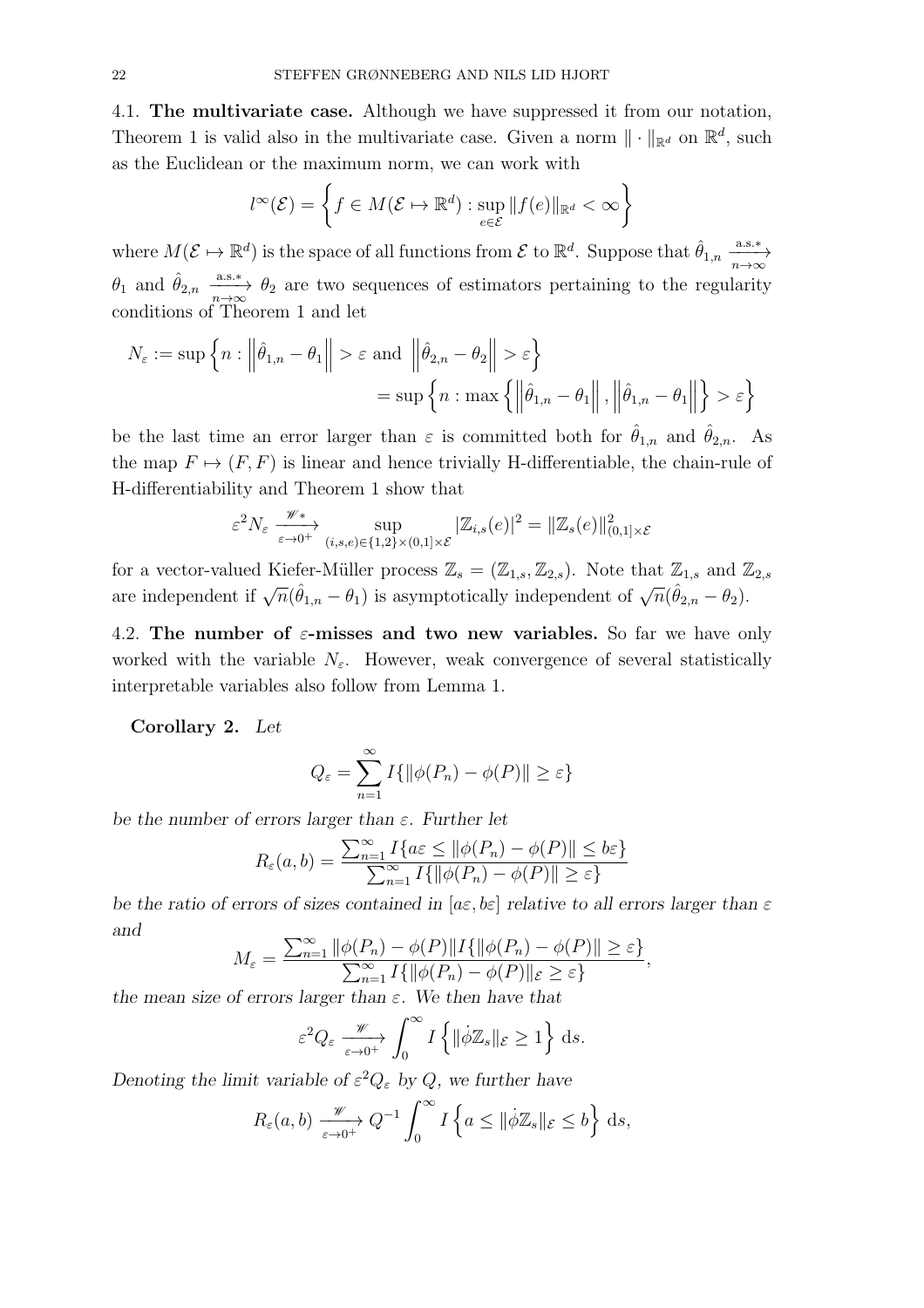which we will call  $R(a, b)$ . Finally, we also have

$$
\varepsilon^{-1} M_{\varepsilon} \xrightarrow[\varepsilon \to 0^+]{} Q^{-1} \int_0^\infty \|\dot{\phi}\mathbb{Z}_s\|_{\varepsilon} I \left\{ \|\dot{\phi}\mathbb{Z}_s\|_{\varepsilon} \ge 1 \right\} ds.
$$

*Proof.* We will only consider  $Q_{\varepsilon}$ , as the other cases follow similarly. Let us first show that for

$$
Q_{\varepsilon}(l) = \sum_{n=[l/\varepsilon^2]}^{\infty} I\{ \|\phi(P_n) - \phi(P)\| \ge \varepsilon \}
$$

we have

$$
\varepsilon^2 Q_{\varepsilon}(l) \xrightarrow[\varepsilon \to 0^+]{\mathscr{W}} \int_{l}^{\infty} I\left\{ \|\dot{\phi}\mathbb{Z}_{s}\|_{\mathcal{E}} \ge 1\right\} ds
$$

each  $l > 0$  and we afterwards let  $l \to 0^+$ . Indeed, as

$$
\sum_{n=[l/\varepsilon^2]}^{\infty} I\{\|\phi(P_n) - \phi(P)\| \ge \varepsilon\} = \int_{[l/\varepsilon^2]}^{\infty} I\{\|\phi(P_{[s]n}) - \phi(P)\| \ge \varepsilon\} ds
$$

a change of variables gives

$$
\varepsilon^2 Q_{\varepsilon}(l) = \int_l^{\infty} I\{\sqrt{m} ||\phi(P_{[ms]}) - \phi(P)|| \ge 1\} ds + op_*(1) = Q_l(\mathbb{X}_n) + op_*(1),
$$

where  $Q_l$  is the mapping

$$
D \mapsto \int_l^{\infty} I\{\sup_{f \in \mathcal{F}} |D_s(f)| \ge 1\} ds.
$$

As  $Q_l$  is a continuous mapping in  $l^{\infty}([l,\infty) \times \mathcal{E})$ , the claimed limit follows from the continuous mapping Theorem and a trivial extension of Lemma 1 to prove convergence on  $l^{\infty}([l,\infty) \times \mathcal{E})$  (when  $l > 0$ ) instead of  $l^{\infty}([1,\infty) \times \mathcal{E})$ . The full convergence follows if we show that for each  $\delta > 0$  we have

$$
\lim_{c \to \infty} \limsup_{n \to \infty} P^* \left( \sup_{l \le 1/c} |D_l(\mathbb{X}_n) - D_0(\mathbb{X}_n)| \ge \delta \right) = 0.
$$

The linearity of the integral and subadditivity of outer measures implies that

$$
P^* \left( \sup_{l \le 1/c} |Q_l(\mathbb{X}_n) - Q_0(\mathbb{X}_n)| \ge \delta \right) = P^* \left( \int_0^{1/c} I\{\sqrt{n} \|\phi(P_{[ns]}) - \phi(P)\| \ge 1\} ds \ge \delta \right)
$$
  

$$
\le P^* \left( c^{-1} I\{\sup_{0 < s \le 1/c} \sqrt{n} \|\phi(P_{[ns]}) - \phi(P)\| \ge 1\} \ge \delta \right)
$$
  

$$
= P^* \left( I\{\sup_{0 < s \le 1/c} \sqrt{n} \|\phi(P_{[ns]}) - \phi(P)\| \ge 1\} \ge c\delta \right)
$$

which is zero for  $c\delta > 1$ .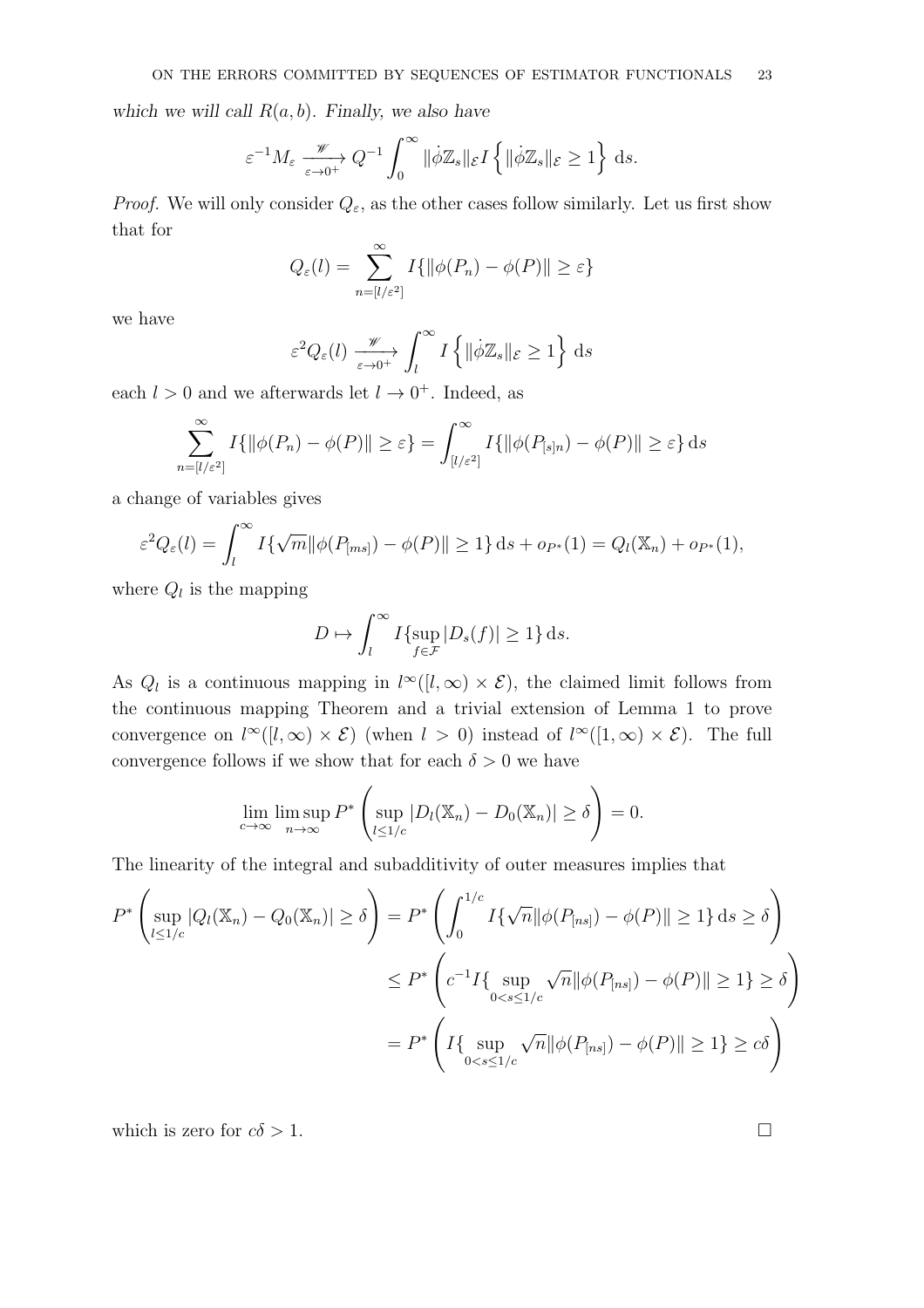

FIGURE 1. Median value and lower and upper 0.05 quantiles of the variable  $R(1, b)$  (the limit of  $R_{\varepsilon}(1, b)$ ) for a range of b values for the simple average.

While Hjort & Fenstad (1992) worked with  $Q_{\varepsilon}$ , both  $M_{\varepsilon}$  and  $R_{\varepsilon}$  are new. Note that  $R_{\varepsilon}$  does not require a normalization with respect to  $\varepsilon$  to gain a weak limit, and as such has a very direct interpretation. For an illustration of the  $R_{\varepsilon}$  result, Figure 1 displays the median value and the lower and upper 0.05 quantiles of the variable  $R(1, b)$ , the limit of  $R_{\varepsilon}(1, b)$ , for a range of b values (these calculations relate to the case of a one-dimensional simple average). We learn e.g. that about half of all errors ever committed above  $\varepsilon$  are below  $1.53 \varepsilon$ , the rest above  $1.53 \varepsilon$ . Amazingly, this fact is established even though we may never observe or even simulate the underlying  $R_{\varepsilon}(1, b)$  variables.

4.3. Measures of asymptotic relative efficiency. Suppose that  $\phi_1(P_n)$  and  $\phi_2(P_n)$ are H-differentiable statistical functionals both estimating  $\phi(P)$ . A concrete example is the median versus the mean when the density of P is symmetric. Let  $N_{i,\varepsilon}$  be the last time  $\phi_i(P_n)$  is further than  $\varepsilon$  away from  $\phi(P)$ . A natural measure for the asymptotic relative efficiency of  $\phi_1(P_n)$  compared to  $\phi_2(P_n)$  is then

$$
\mathrm{ARE}:=M_1/M_2
$$

where  $M_i$  is the median of  $N_i$ , the limit variable of  $\varepsilon^2 N_{i,\varepsilon}$  as  $\varepsilon \to 0^+$ . Recall that  $\phi_1(P_n)$  and  $\phi_2(P_n)$  is implicitly dependent on which space  $P_n$  is defined. Indeed, suppose  $\phi_1$  and  $\phi_2$  are functionals of  $l^{\infty}(\mathcal{F}_1)$  and  $l^{\infty}(\mathcal{F}_2)$ . If  $\mathcal{F}_1 \neq \mathcal{F}_2$ , a more natural extension of the measure of variance proposed in Remark 3 is

(29) 
$$
ARE := \left(\frac{M_1}{\text{Median}||\mathbb{Z}_s||_{(0,1]\times\mathcal{F}_1}^2}\right) / \left(\frac{M_2}{\text{Median}||\mathbb{Z}_s||_{(0,1]\times\mathcal{F}_2}^2}\right)
$$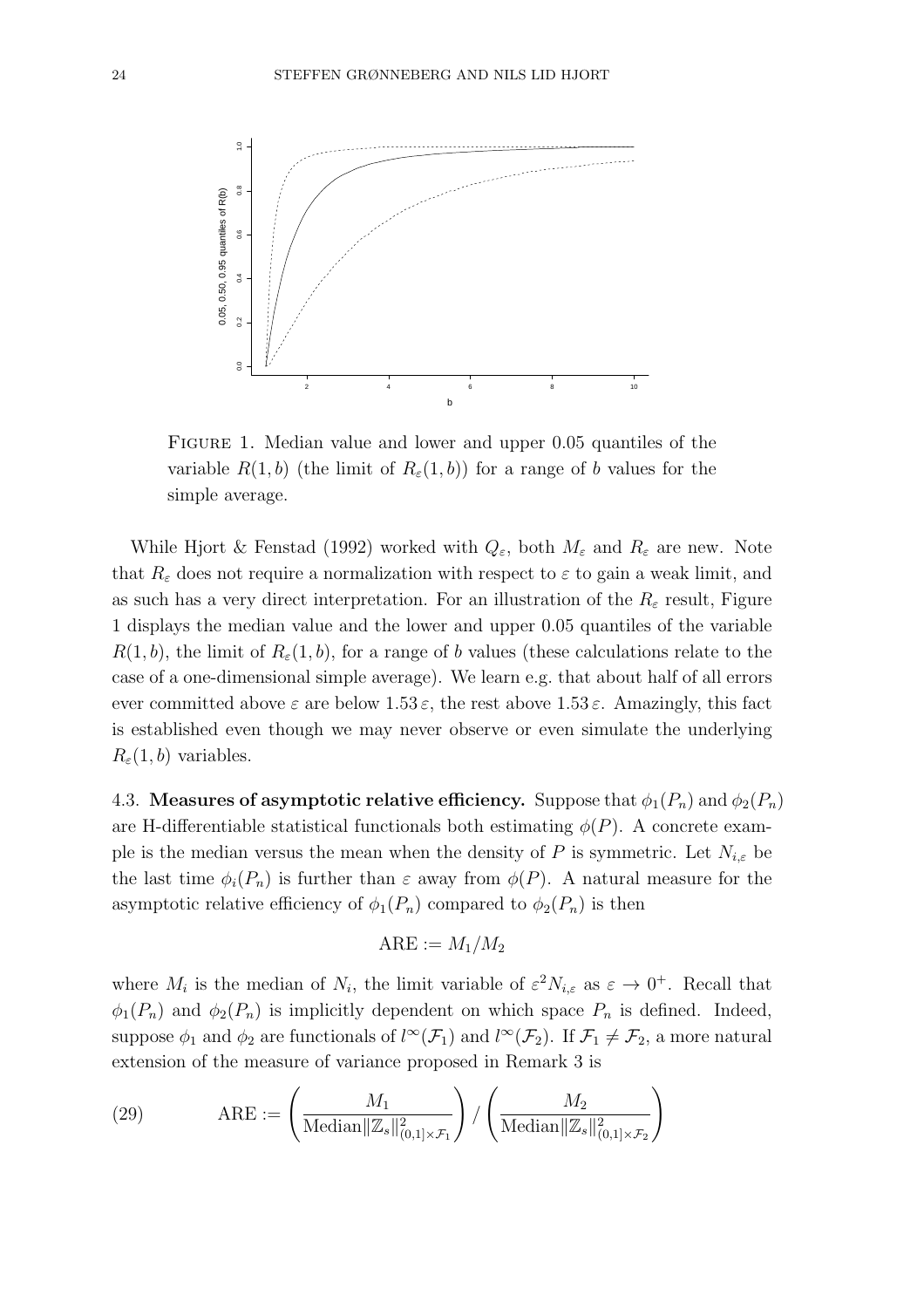If  $\mathcal{F}_1 = \mathcal{F}_2$ , the two measures agree.

These asymptotic relative efficiency measures do not distinguish between estimators with the same H-differential. To distinguish between such cases, a second order perspective is required. The  $\varepsilon^2 Q_{\varepsilon}$ -limit result of Corollary 2 may be the startingpoint for providing a.r.e measures when  $\varepsilon^2 N_{1,\varepsilon}$  and  $\varepsilon^2 N_{1,\varepsilon}$  have the same limit. Indeed, let  $Q_{i,\varepsilon}$  be the number of errors committed by  $\phi_i(P_n)$  for  $i=1,2$ . As done in Hjort & Fenstad (1995) and Hjort & Khasminskii (1993) for estimators connected with averages, one can work with the asymptotic relative deficiency measure

$$
ARD = \lim_{\varepsilon \to 0^+} \mathbb{E} \{ Q_{1,\varepsilon} - Q_{2,\varepsilon} \},
$$

which in such cases provides more detail than the a.r.e measure of eq.  $(29)$ .

#### **ACKNOWLEDGEMENTS**

We are grateful to Jon A. Wellner for helpful comments which lead to the correction of an inequality in Section 3 that lead to Proposition 1 and to Alex Koning for hospitality and for discussions on Gaussian tail bounds and the paper Koning & Protasov (2003) while the first author visited the Econometric institute of Erasmus University. We would also like to thank an anonymous referee that suggested the approach of Remark 6, and comments that led to improvements of the paper.

#### **REFERENCES**

- ADLER, R. & BROWN, L. (1986). Tail behaviour for suprema of empirical processes. The Annals of Probability 14, 1–30.
- ANDERSEN, P., BORGAN, Ø., GILL, R. & KEIDING, N. (1992). Statistical Models Based on Counting Processes. Springer Series in Statistics. Springer Verlag.
- Bahadur, R. (1967). Rates of convergence of estimates and test statistics. The Annals of Mathematical Statistics 38, 303–324.
- Bandyopadhyay, U., Das, R. & Biswas, A. (2003). Fixed width confidence interval of  $P(X \leq Y)$  in partial sequential sampling scheme. Sequential Analysis 22, 75–94.
- BICKEL, P., KLAASSEN, A., RITOV, Y. & WELLNER, J. (1993). Efficient and adaptive inference in semi-parametric models. Johns Hopkins University Press, Baltimore.
- DE LA PENA, V. & GINE, E. (1999). *Decoupling: from dependence to independence*. Springer Verlag.
- Dudley, R. (1992). Frechet differentiability, p-variation and uniform Donsker classes. The Annals of Probability 20, 1968–1982.
- DUDLEY, R. (1999). Uniform central limit theorems. Cambridge university press.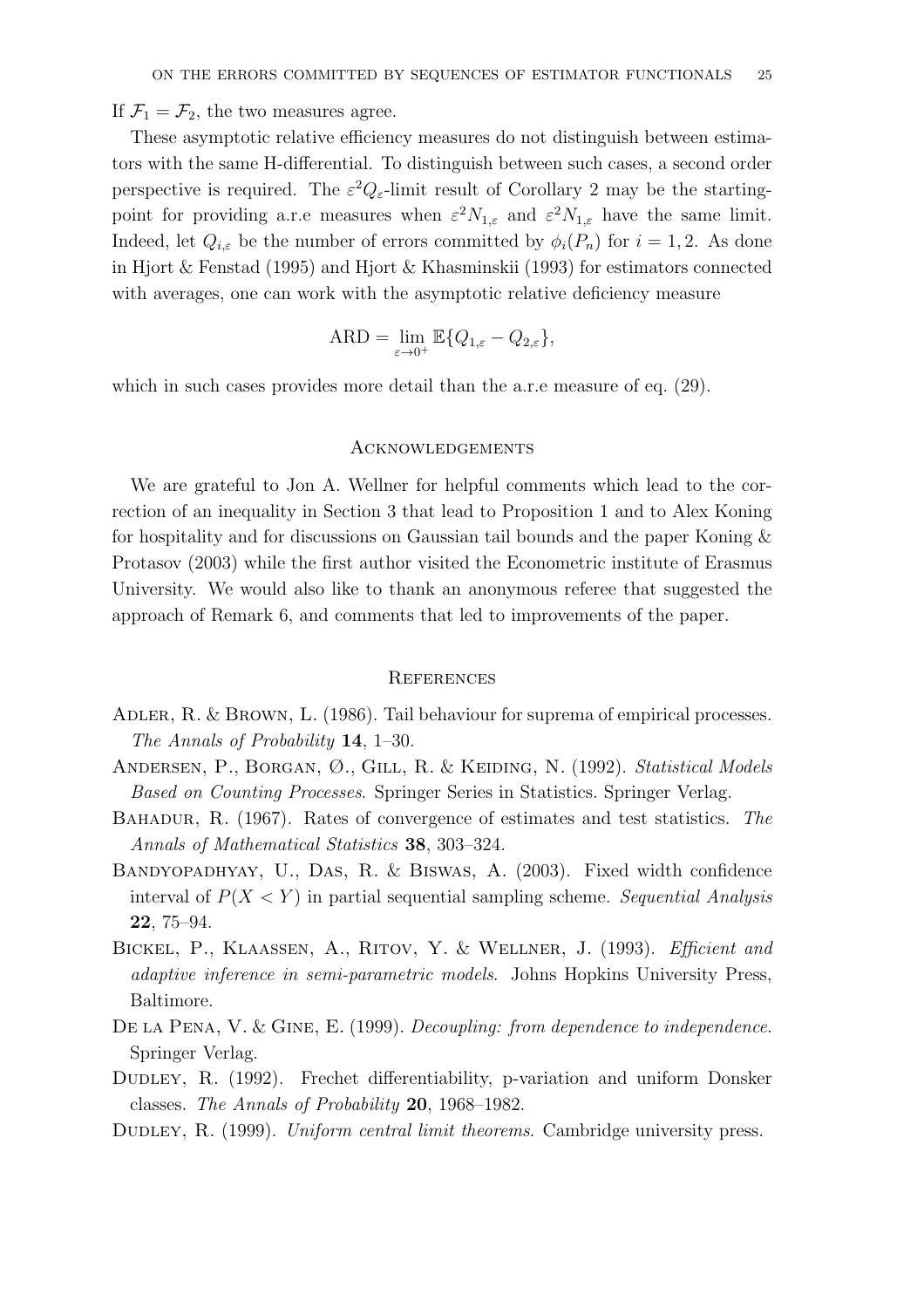- HJORT, N. L. & FENSTAD, G.  $(1992)$ . On the last time and the number of times an estimator is more than  $\epsilon$  from its target value. The Annals of Statistics 20, 469–489.
- HJORT, N. L. & FENSTAD, G. (1995). Second-order asymptotics for the number of times an estimator is more than  $\epsilon$  from its target value. Journal of Statistical Planning and Inference 48, 261–275.
- HJORT, N. L. & KHASMINSKII, R. Z. (1993). On the time a diffusion process spends along a line. Stochastic Process. Appl. 47, 229–247.
- Kao, C. (1978). On the time and the excess of linear boundary crossings of sample sums. The Annals of Statistics **6**, 191–199.
- KONING, A. & PROTASOV, V. (2003). Tail behaviour of Gaussian processes with applications to the Brownian pillow. Journal of Multivariate Analysis 87, 370– 397.
- Massart, P. (2000). About the constants in talagrand's concentration inequalities for empirical processes. Annals of Probability , 863–884.
- Revuz, D. & Yor, M. (1999). Continuous Martingales and Brownian Motion. Comprehensive Studies in Mathematics. Springer, 3rd ed.
- ROBBINS, H., SIEGMUND, D. & WENDEL, J. (1968). The limiting distribution of the last time  $S_n \geq n\varepsilon$ . Proc. Nat. Acad. Sci. USA 61, 1228-1230.
- RÖMISCH, W. (2005). Delta method, infinite dimensional. In *Encyclopedia of* Statistical Sciences. Wiley, New York, 2nd ed.
- Sen, P. (1981). Sequential nonparametrics. Wiley New York.
- SERFLING, R. (1980). Approximation Theorems of Mathematical Statistics. Wiley.
- Shao, J. (2003). Mathematical Statistics. Springer Texts in Statistics. Springer.
- Shapiro, A. (2008). Asymptotics of minimax stochastic programs. Statistics and Probability Letters 78, 150–157.
- Shapiro, A. & Ruszczynski, A. (2008). Lectures on stochastic programming. Preprint, Georgia Tech .
- SHORACK, G. & WELLNER, J. (1986). Empirical Processes with Applications to Statistics. Wiley.
- STUTE, W. (1983). Last passage times of M-estimators. Scandinavian Journal of Statistics 10, 301–305.
- TALAGRAND, M. (1987). The Glivenko-Cantelli problem. The Annals of Probability 15, 837–870.
- TALAGRAND, M. (1996). New concentration inequalities in product spaces. *Inven*tiones Mathematicae 126, 505–563.
- van der Vaart, A. W. & Wellner, J. A. (1996). Weak Convergence and Empirical Processes. Springer Series in Statistics. Springer.